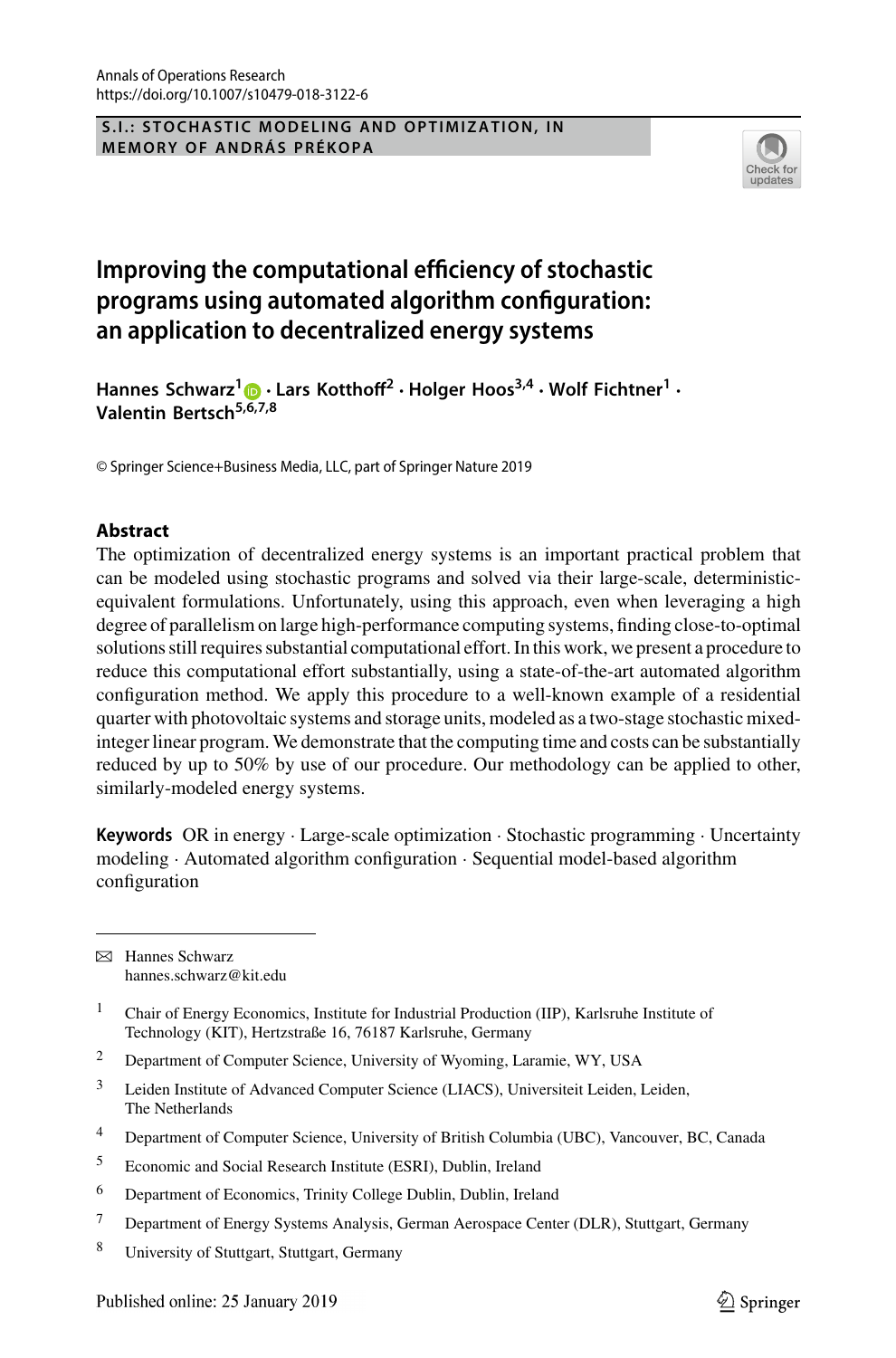## **1 Introduction**

With the expansion of renewable energy sources (RES) around the world, decentralized energy systems play an increasingly important role (Altmann et al. [2010;](#page-20-0) Owens [2014;](#page-21-0) Velik and Nicolay [2016;](#page-21-1) Yazdanie et al. [2016;](#page-21-2) Kobayakawa and Kandpal [2016;](#page-20-1) Schwarz et al. [2018b\)](#page-21-3). Planning and implementing these systems in an optimized fashion is therefore becoming more prominent. Since electricity generation from RES is fluctuating and uncertain, in particular in the case of wind power and photovoltaic (PV) systems, a high temporal resolution is required. For real energy systems, this results in large-scale optimization problems which are difficult to solve in practice. Furthermore, the decentralization of the energy system introduces non-negligible uncertainties on the supply side. To meet these challenges, different analytic and computational techniques from Operations Research (OR) can be leveraged (Andriosopoulos et al. [2016\)](#page-20-2). Stochastic Programming is an OR technique that enables an adequate consideration of various uncertainties (see, e.g., Dantzig [1955;](#page-20-3) Prékopa et al. [1980;](#page-21-4) Wallace and Fleten [2003;](#page-21-5) Beraldi et al. [2008;](#page-20-4) Kuznia et al. [2013\)](#page-20-5). In order to solve a stochastic program computationally, the problem is described by its deterministic-equivalent formulation, where a set of scenarios represent the uncertain conditions. This typically results in programs that are much larger than the original and very expensive to optimize (Fragnière et al. [2000\)](#page-20-6). Such optimization techniques are commonly used to tackle real-world problems (see, e.g., Ben-Ayed et al. [1992;](#page-20-7) Zokaee et al. [2017;](#page-21-6) Khalilpourazari and Arshadi Khamseh [2017\)](#page-20-8).

Recently, techniques from Artificial Intelligence (AI) have gained traction in optimiz-ing the process for solving such difficult problems (see, e.g., Hutter et al. [2010\)](#page-20-9). They can be applied to systems that expose parameters affecting their performance and intelligently change those parameters to reduce the time it takes to solve the problem. In many cases, these optimized parameter settings generalize, i.e., it is sufficient to run this automated configuration process on a subset of the problems that are to be solved, and simply apply the result to similar problems to be solved subsequently.

In this work, we consider a specific real-world decentralized energy system as a case study for automated configuration: the optimization of a residential quarter with a PV system, heat pumps and heat storage units (Schwarz et al. [2018a\)](#page-21-7). Since the optimal implementation of an energy system depends predominantly on the investment at the first stage and on their operation at the second stage, the problem is formulated as a two-stage stochastic program with recourse. To keep the program with more than 100 million variables computationally feasible, the problem is decomposed by fixing the first-stage variables of the program and optimizing them iteratively with a derivative-free optimization (DFO) approach. The sub-problems at the second stage are solved in parallel on a high-performance computing (HPC) system using the commercial MILP solver CPLEX. At each step of the DFO process, thousands of sub-problems are solved by CPLEX. The default parameter configuration of the solver is unlikely to provide the best performance for all of these problems (see, e.g., Hutter et al. [2010\)](#page-20-9). We therefore automatically determine sub-problem-specific parameter configurations using the state-of-the-art algorithm configuration tool SMAC (Sequential Model-based Algorithm Configuration, Hutter et al. [2011\)](#page-20-10). There are similar approaches in the literature but they are less general and comprehensive. Avdoulas et al. [\(2018\)](#page-20-11) use genetic algorithms to optimize the parameters of their model, but require heavy customization of the tuning procedure. Similarly, Talbi [\(2016\)](#page-21-8) uses meta-heuristics, but their procedure is also not generic. Pintér [\(2017\)](#page-21-9) proposes an approach to find optimized general parameter settings, but does not apply this approach beyond artificial benchmark problems. To the best of our knowledge, our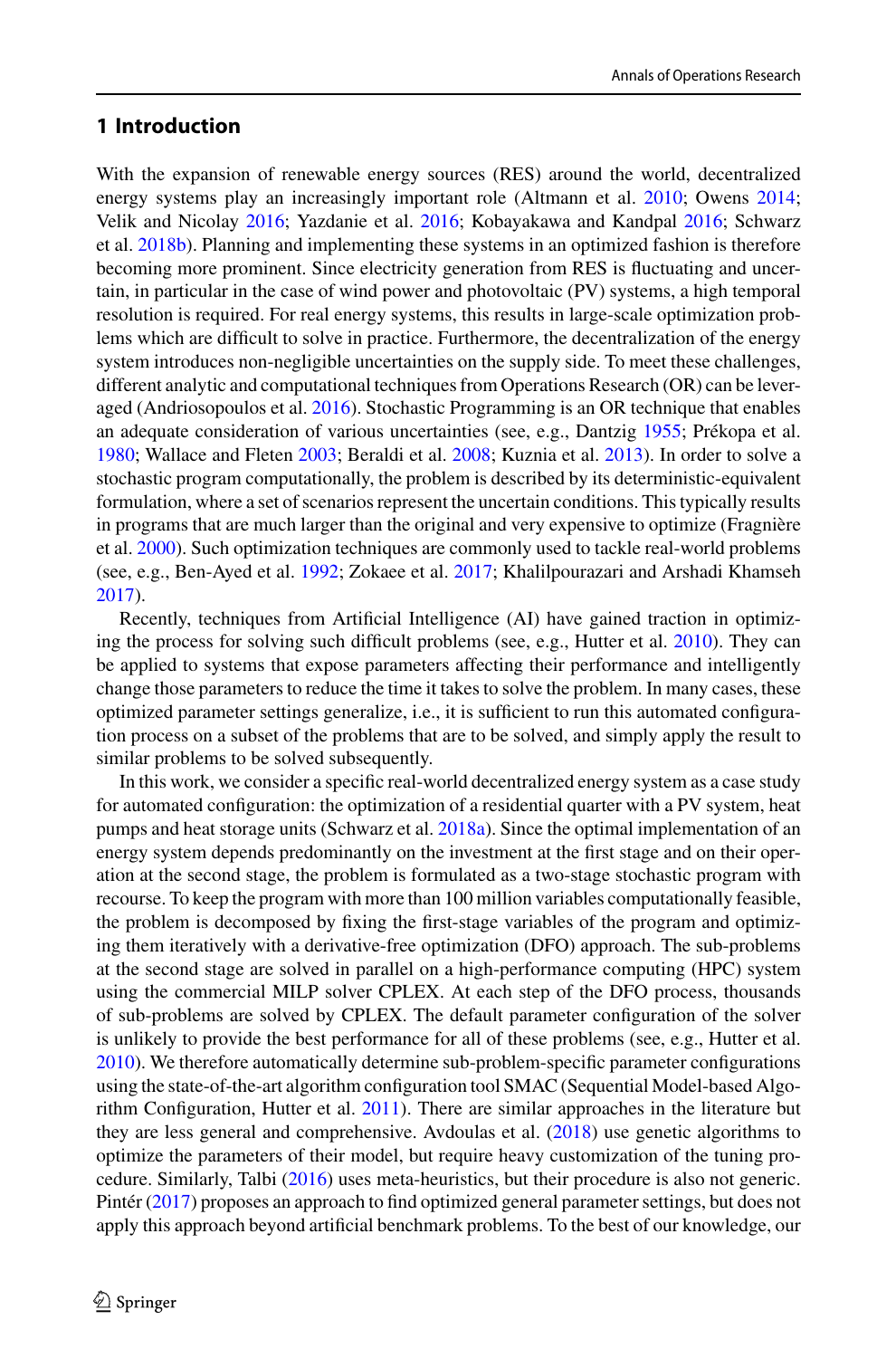paper is the first to demonstrate automatic configuration of a MIP solver to be effective on a real-world problem of the magnitude considered here. The main contribution of this work is the description of a general procedure to improve the solution of energy system optimization problems (modeled as stochastic programs) by using automated algorithm configuration, including a discussion of the rationale behind the achieved performance improvements.

The remainder of this article is structured as follows. Section [2](#page-2-0) provides background on automated algorithm configuration. The real-world stochastic optimization problem considered in our work is presented in Sect. [3.](#page-4-0) The automated performance optimization approach we employ here is described in Sect. [4,](#page-7-0) and the results achieved by it are presented in Sect. [5,](#page-8-0) followed by further discussion in Sect. [6.](#page-13-0) We conclude with a summary of our findings and point out several avenues for future work in Sect. [7.](#page-14-0)

## <span id="page-2-0"></span>**2 Automated algorithm configuration**

Most modern software systems, such as the CPLEX solver we use here, expose a multitude of parameters to the user. The default values of these parameters usually do not provide optimal performance (see, e.g., Atamtürk and Savelsbergh [2005\)](#page-20-12). Configuring them on a case-bycase basis is imperative to be able to solve problems quickly and efficiently (see, e.g., Hutter et al. [2010\)](#page-20-9). Unfortunately, the space of possible parameter settings is vast, and there is little theory to guide the setting of such parameters for a given problem. Therefore, in most applications of CPLEX and similar highly parametric solvers, default parameter settings are used or custom parameter settings are determined in an ad-hoc manner with tedious manual experimentation.

Automatic algorithm configuration techniques from AI provide an effective way of solving this problem (see, e.g., Hutter et al. [2007,](#page-20-13) [2011\)](#page-20-10). Instead of manually experimenting with different parameter settings, the user only specifies the target algorithm (i.e., the algorithm whose performance is to be optimized), the parameter space (defined through the names of the parameters and their permitted and default values), a set of representative problem instances, and a performance metric. Then the automated procedure does the rest: it intelligently and efficiently selects and evaluates promising candidate parameter settings, with the goal of optimizing the given performance metric. The general approach is depicted in Fig. [1.](#page-2-1)

Automatic algorithm configuration approaches treat the target algorithm as a black box, in that they do not require knowledge of its inner workings; instead, they evaluate its performance by observing it empirically and use the information gathered in this way to find betterperforming parameter settings. This is a great practical advantage of this approach—users



<span id="page-2-1"></span>**Fig. 1** Automated algorithm configuration (Hutter et al. [2010\)](#page-20-9)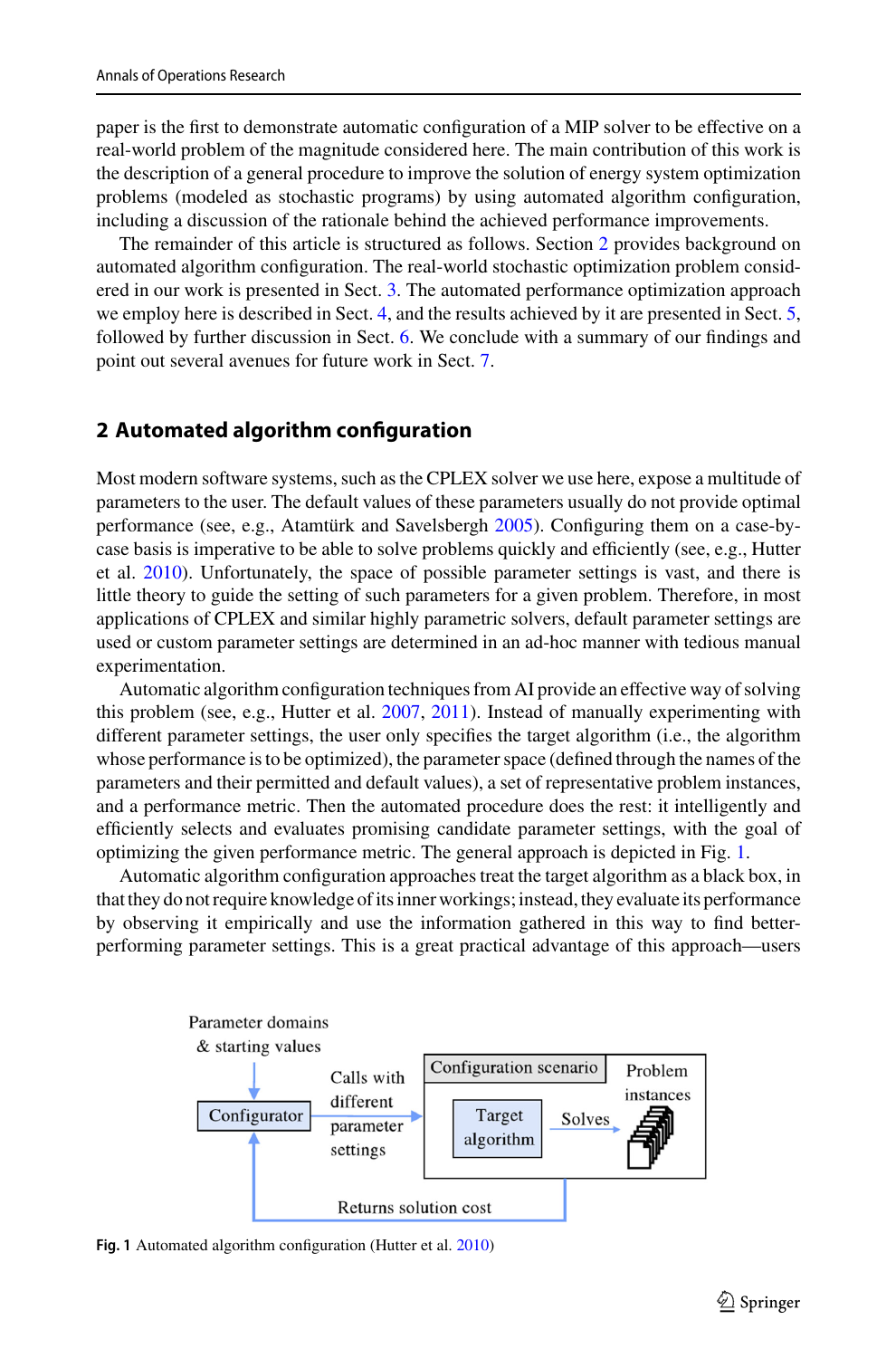do not need to be CPLEX experts, as is the case for most practitioners who use CPLEX to solve problems in their specific domain of expertise. Automated configuration can be applied by users with no background in the used AI techniques. Hence, this is a powerful, domain-independent approach that provides the ability to improve empirical performance for all potential users, regardless of their background.

A simple approach to algorithm configuration is to evaluate a very large number of different configurations, either chosen systematically to cover the given configuration space, or sampled randomly. For target algorithms with a very large configuration space, such as CPLEX in our application, this is usually infeasible because of resource constraints. Instead, state-of-the-art model-based algorithm configuration methods approximate the parameterperformance response surface with a so-called surrogate model (see, e.g., Hutter et al. [2011\)](#page-20-10). The surrogate model is cheap to evaluate and provides predictions of how the target algorithm will perform for parameter settings that have not been evaluated. An acquisition function uses these predictions, along with the uncertainty associated with them, to propose the next configuration on which to evaluate the target algorithm. This configuration is where the model predicts the highest potential for performance improvement, taking into account both the performance of past configurations and the uncertainty associated with unexplored configurations. In this way, the procedure naturally tends to explore more diverse configurations at the beginning, when uncertainty is high, and focuses on the most promising areas of the configuration space as more and more data is gathered and uncertainty decreases. The surrogate models used by such sequential model-based optimization (SMBO) procedures are induced using machine learning methods, based on the performance of the target algorithm evaluated on a relatively small number of configurations. SMBO iterates between fitting surrogate models and using them to make choices about which configurations to evaluate. Procedures that are based on the results of SMBO or the surrogate models can also be used to quantify the importance of each parameter and parameter interactions (Hutter et al. [2011\)](#page-20-10). Altogether, this provides a principled way to intelligently and efficiently explore large configuration spaces.

After each evaluation, the new information on the actual performance of the target algorithm with the proposed configuration is incorporated into the surrogate model, and the acquisition function predicts the next configuration to be evaluated; this informs the sequential behavior. The process stops when a user-specified configuration budget is exhausted. The approach provides a solution at any time: the incumbent configuration can be retrieved at each step of the process.

A large body of existing research has been devoted to this problem; a comprehensive survey is beyond the scope of this article. Further information can be found, for example, in Jones et al. [\(1998\)](#page-20-14), Hutter et al. [\(2009\)](#page-20-15), Ansótegui et al. [\(2009\)](#page-20-16), or Mascia et al. [\(2014\)](#page-21-10).

SMAC is a state-of-the-art automatic algorithm configurator based on the SMBO approach (see Hutter et al. [2011](#page-20-10) for details). We decided to use it in this work because it is known to perform well on a broad range of algorithm configuration tasks, is readily available, and relatively easy to use. Alternative SMBO-based configuration procedures include the Treebased Parzen Estimator (TPE) (Bergstra et al. [2011\)](#page-20-17) and Spearmint (Snoek et al. [2012\)](#page-21-11). However, it has not been shown that either of those would reach or surpass the performance of SMAC when configuring CPLEX.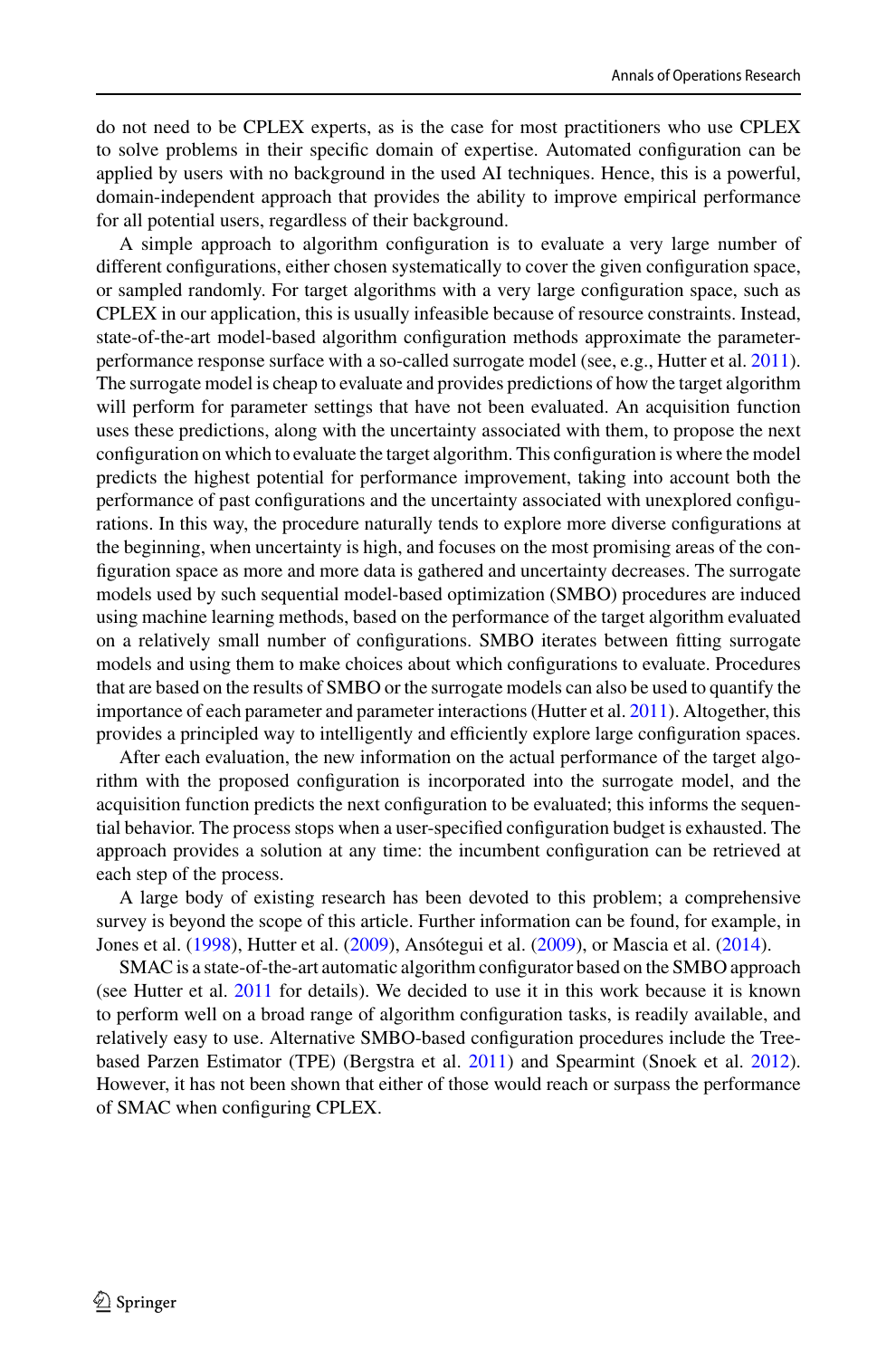# <span id="page-4-0"></span>**3 Problem description**

We demonstrate the automated algorithm configuration methodology described above and, specifically, SMAC on the real-world case study of a decentralized energy system. This system can be modeled as a two-stage stochastic MILP, as explained in the following Sects. [3.1](#page-4-1) and [3.2.](#page-5-0) As it is not feasible to solve the program on a single machine, the problem is decomposed into sub-problems and solved in parallel on the HPC system described in Sect. [3.3.](#page-6-0) The application of SMAC and the differences between the optimized configuration and the default configuration of the MILP solver are analyzed with respect to the most important parameters in Sects. [4](#page-7-0) and [5.](#page-8-0)

## <span id="page-4-1"></span>**3.1 Residential quarter as a decentralized energy system**

Energy systems are considered decentralized when a portion of the energy required to satisfy demand is produced on-site, within the boundaries of, or located nearby and directly connected to, a building, community or development (Wolfe [2008\)](#page-21-12). The residential quarter in our case study pools multi-family and row houses with 70 residential units into a living and energy community on 7708 m<sup>2</sup> for up to 180 residents (see Schwarz et al. [2018a\)](#page-21-7). The quarter has photovoltaic (PV) generators and can handle flexible load through heat pumps and thermal storage units. The planning task is to determine the optimal capacities of the storage units and their operation under weather-related uncertainties of the electrical and thermal demand as well as energy supply. Figure [2](#page-4-2) depicts the energy setup of the quarter.

On the supply side, there is a PV system of 240 kW<sub>p</sub> installed, providing power between 0 and up to approximately 200 kW<sub>el</sub>. If the PV supply is insufficient, electricity can be purchased from an external energy supplier at a given tariff. On the demand side, 70 households



<span id="page-4-2"></span>**Fig. 2** Energy setup of the residential quarter (Schwarz et al. [2018a\)](#page-21-7)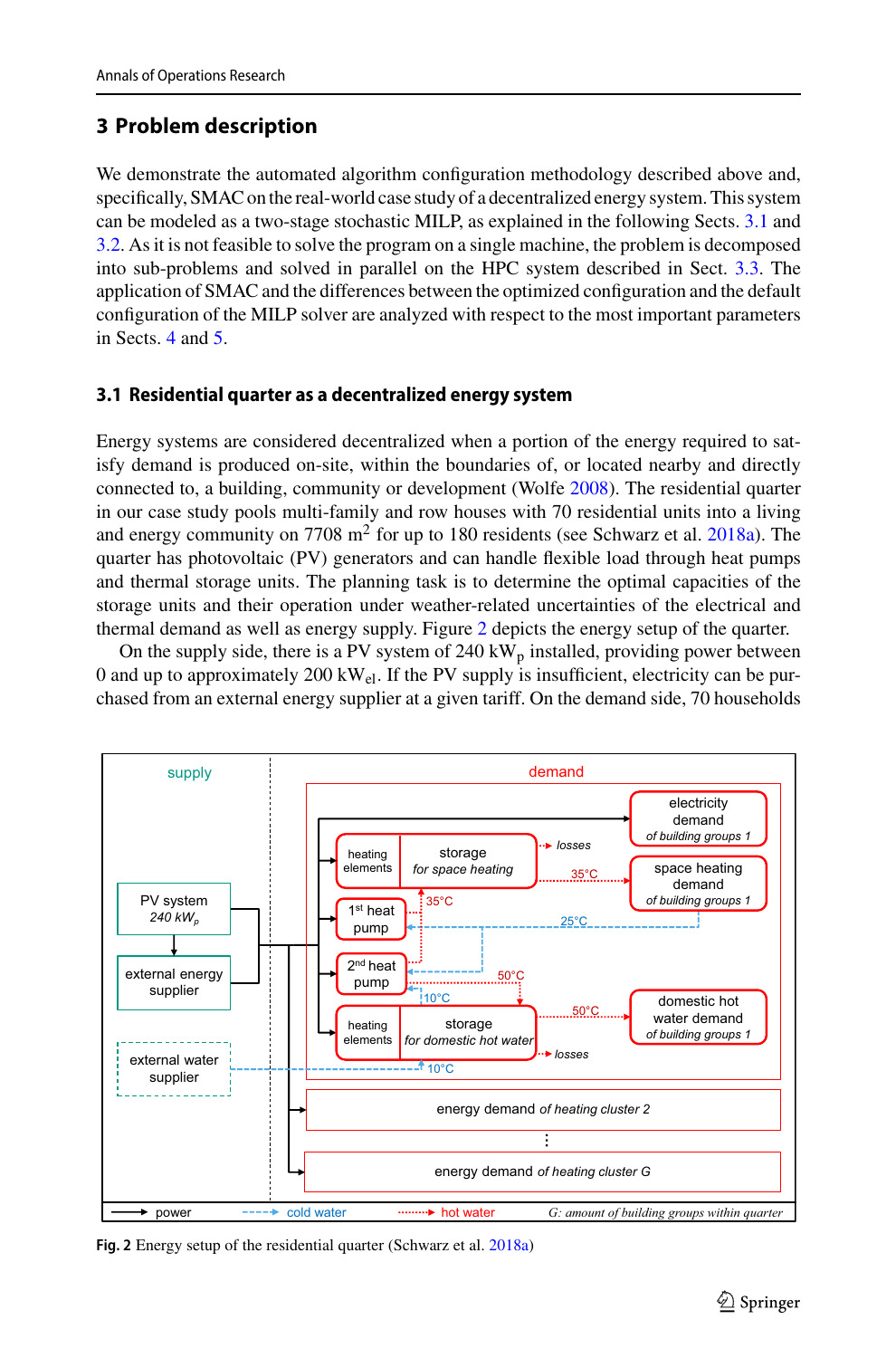are clustered into  $G = 4$  building groups, each with a fluctuating, uncertain demand of electricity, domestic hot water, and space heating. To cover the heat demand, each building group is equipped with heat storage units in combination with two air–water heat pumps that can provide heat at half or full load up to  $120 \text{ kW}_{th}$ , depending on ambient air temperature. Additional heating elements in the storage units ensure that the thermal demand can be covered during peak times and provide a disinfection function. The heating system is separated into two cycles: the closed cycle for space heating runs at lower temperatures than the one for domestic hot water, resulting in a higher coefficient of performance (COP) of the first heat pump and lower heat losses of the storage. The target temperature is assumed to be 35 °C and can drop by approximately 10 Kelvin below this target. For the domestic hot water requirements, fresh water is obtained from an external water supplier and heated by a second heat pump in an open loop from about 10 to 50  $^{\circ}$ C.<sup>1</sup>

#### <span id="page-5-0"></span>**3.2 Modeling of decentralized energy systems as two-stage stochastic MILP**

In order to determine the optimal storage size that leads to minimal energy system costs under uncertain conditions, the residential quarter is modeled as a two-stage stochastic program (for a compact introduction to stochastic programming, see Prékopa [1995;](#page-21-13) Shapiro et al. [2009\)](#page-21-14). The objective function of the program is defined as:

$$
costs = \min_{\substack{c_{g,i}, e_{\omega,t}^{grid}, e_{\omega,t}^{fi} \\ N}} ANF \cdot \sum_{g=1}^{G=4} \sum_{i=1}^{k_1} cost_i \cdot c_{g,i}
$$

$$
\frac{+1}{N} \cdot \sum_{\omega=1}^{N=100} \sum_{t=1}^{T=35040} \left( p^{grid} \cdot e_{\omega,t}^{grid} - p^{fi} \cdot e_{\omega,t}^{fi} \right). \tag{1}
$$

At the first stage, the capital cost of each investment for building group , such as the storage for space heating and for domestic hot water, is converted into an equivalent series of uniform amounts per period. The lifetime of the investment and an alternative investment opportunity at a certain interest rate of the fixed capital is taken into account by the annuity factor ANF. In this case study, a technical lifetime of 20 years is assumed, with an interest rate of 10%. At the second stage, the energy costs of each scenario  $\omega = \{1, \dots, \Omega\}$  are computed at each time step *t* by the energy obtained from the external grid  $e_{\omega,t}^{grid}$  at price  $p^{grid}$ , minus the energy fed into the grid  $e_{\omega,t}^{fi}$  at feed-in tariff  $p^{fi}$ . The period  $t = \{1, \ldots, 35,040\}$  comprises 1 year, with a temporal resolution of 15 min time steps. In total, the optimization is carried out for 100 scenarios generated by a Markov process[.2](#page-5-2) An essential constraint of the system is that the electrical and thermal demand and supply are balanced at any time. The thermal supply in the system is limited by heat pumps plus heating elements and heat storage units. The heat pumps can only run stepwise at idle, half or full load, while the heating elements can modulate their heat output on a continuous scale. The storage levels connect the states of time step  $t$  to step  $t + 1$  and result in a complex stochastic MILP. The entire program is listed in ["Appendix A"](#page-14-1). For further information about the program and the scenario generation, see Schwarz et al. [\(2018a\)](#page-21-7).

<span id="page-5-1"></span><sup>&</sup>lt;sup>1</sup> Note that the higher temperature difference results in a larger energy content at the same volume compared to storage units for space heating.

<span id="page-5-2"></span><sup>2</sup> Markov processes have proven suitable to generate PV generation and energy demand of the decentralized energy system that depend essentially on fluctuating and uncertain meteorological parameters (see Schwarz et al. [2018a,](#page-21-7) [b](#page-21-3) for details).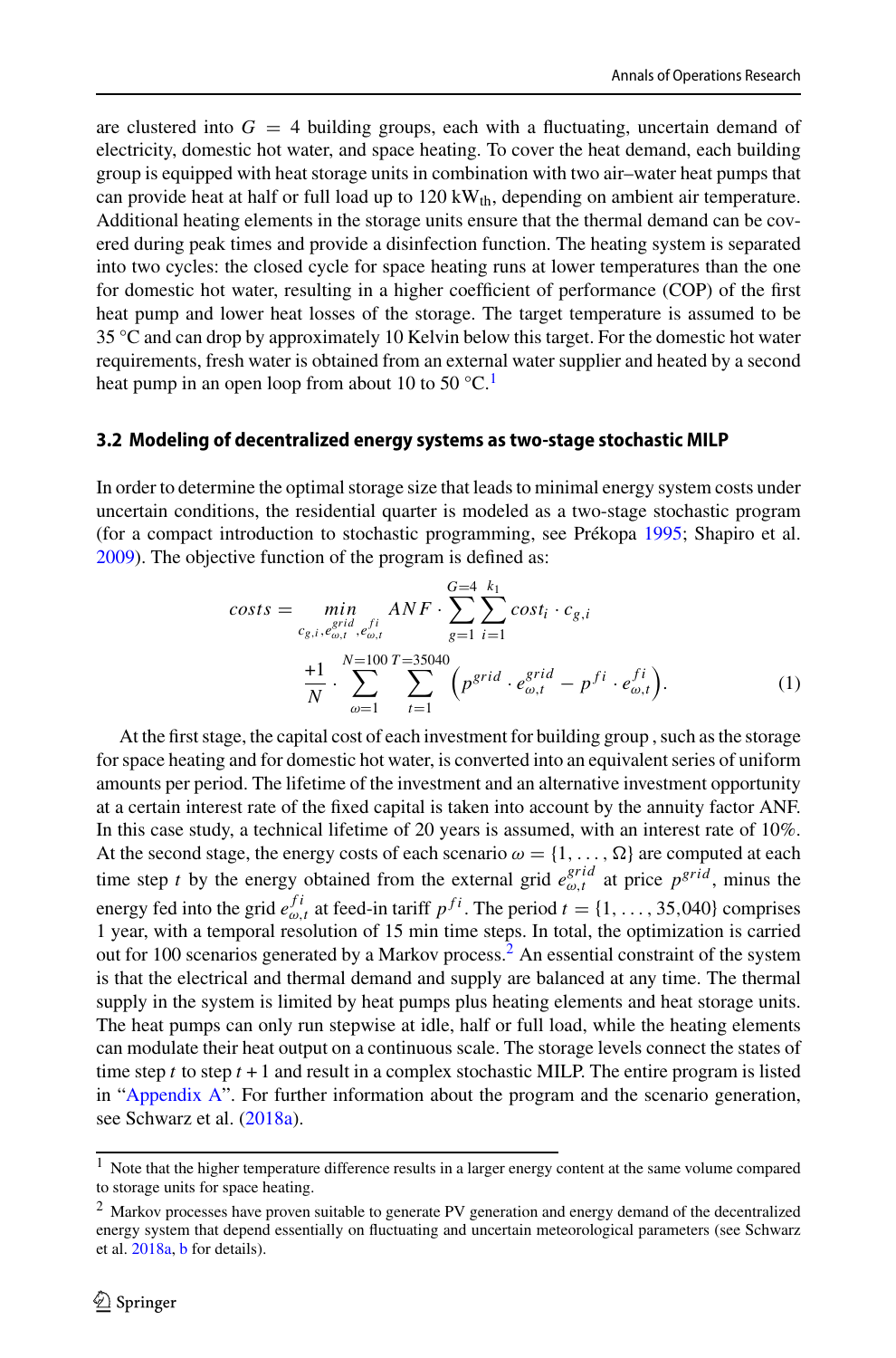

<span id="page-6-1"></span>**Fig. 3** Optimization approach of the two-stage stochastic MILP (Schwarz et al. [2018a\)](#page-21-7)

#### <span id="page-6-0"></span>**3.3 Initial optimization approach with default configuration**

The sub-problems of the two-stage stochastic MILP are solved in parallel by explicitly setting first-stage variables. The sub-problems are solved by CPLEX for given first-stage variables that are optimized iteratively by an outer DFO. The entire optimization procedure is depicted in Fig. [3.](#page-6-1)

The first-stage variables, i.e., the storage capacities as inter-scenario connections, are optimized using the steepest-ascent hill-climbing DFO algorithm (Taborda and Zdravkovic [2012\)](#page-21-15). In order to minimize the costs, the storage capacities for space heating and domestic hot water of each building group are altered sequentially by a positive and negative step size  $s_i$ . The costs are minimized for each altered storage capacity, and the step with minimal costs is accepted. When there is no improvement in terms of the objective function, the step size is halved. This process is repeated until the relative change of the objective function value is smaller than 0.1%.

The DFO in the first stage allows the problem to be decomposed into  $N = 100$  subproblems (one for each scenario). By fixing the storage capacities that connect the time steps of the period  $t = \{1, ..., T\}$  within a scenario, each scenario  $\omega$  can be decomposed over time *t*: the 1-year period of a scenario is decomposed into periods of 2 weeks, resulting in  $M = 27$ sub-problems per scenario.<sup>[3](#page-6-2)</sup> Hence,  $4 \cdot N \cdot M = 10,800$  sub-problems for each building group need to be solved for a storage capacity given by the outer DFO; the factor 4 stems from the number of positive and negative steps for the storage of space heating and domestic hot water. The sub-problems are solved using CPLEX (version 12.6.2) with a MILP gap of 0.6% and a cutoff-time of 1 800 s, so that the hill-climbing approach efficiently progresses to the

<span id="page-6-2"></span><sup>3</sup> The scenarios are further decomposed, because one scenario cannot be solved within 48 h for a MILP gap of 0.6% on a single computer. The intra-scenario connecting storage levels are not optimized by the DFO, but set to reasonable levels resulting in a negligible difference to the optimum of less than 1%.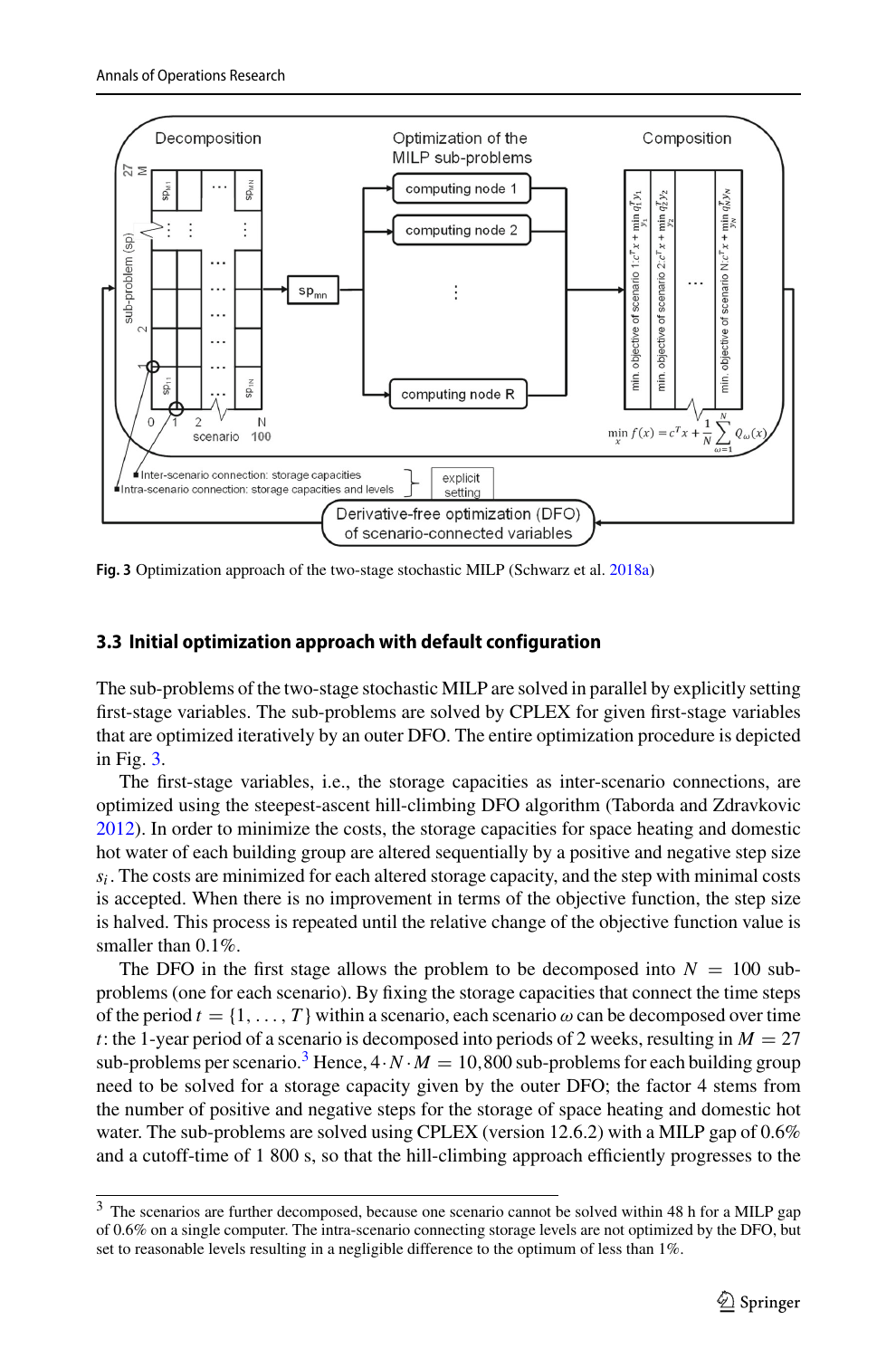optimum.[4](#page-7-1) The sub-problems are solved in parallel on a HPC cluster. Even when using the HPC system, the initial optimization process requires more than a week of wall-clock time for just one building group.

# <span id="page-7-0"></span>**4 Methodology**

The application of SMAC to the integrated MILP solver is described in Sect. [4.1.](#page-7-2) Our approach to analyzing the differences between the optimized configuration (obtained from SMAC) and the default configuration of the MILP solver is outlined in Sect. [4.2.](#page-7-3)

## <span id="page-7-2"></span>**4.1 MILP solver configuration using SMAC**

To improve performance, we partition the sub-problems, select problem instances for each partition, and apply SMAC to each of these groups of instances to find optimized parameter settings. Partitioning the sub-problems is necessary, because they are structurally different and we expect different configurations to be most suitable for each. By applying SMAC to each partition individually, we allow for partition-specific configurations that result in a higher overall performance. Equally, an appropriate, representative selection of training instances is important to enable finding a well-performing solver configuration for the entire partition.

As the sub-problem with the longest runtime provides a lower bound of the running time of each hill-climbing iteration, the most difficult instances are selected for each group. Improvements on these instances will achieve the highest performance improvements for the overall method. The first choice are sub-problems that are not solved by the default CPLEX parameter configuration within the given cutoff-time of 1800 s, the second choice are subproblems that are solved successfully, sorted by running time in descending order. In practice, we found it beneficial to apply an iterative approach, where we run SMAC on a small number of instances first and use the optimized configuration from this step as a starting point for running SMAC on the full set of instances. The complete procedure is illustrated by the flow chart in Fig. [4.](#page-8-1) Details specific to the optimization of the residential quarter are shown in *italics* on the right side of Fig. [4.](#page-8-1)

The partition-specific optimized configuration is used for optimization of the energy system of the residential quarter. The training phase of SMAC and the MILP solving process must be executed on the same computer system (the SMAC training and the CPLEX solving process are executed on a Linux-based HPC cluster using 512 CPU cores with two threads at 2.6 GHz and 16 GB RAM per core). If the resulting performance gain is not sufficient, the procedure is repeated with a finer partitioning. Usually, finer partitions lead to better improvements but make the configuration phase more expensive due to a higher number of partition-specific parameter configurations that need to be found.

## <span id="page-7-3"></span>**4.2 Ablation analysis**

To analyze optimized configurations, ablation analyses (Fawcett and Hoos [2016\)](#page-20-18) can be used. Ablation analysis assesses the effect of each parameter that differs between two configurations

<span id="page-7-1"></span><sup>4</sup> The MILP gap is set to 0.6%, because we observed no improvement of the sub-problem solution quality in practice after several days of additional computing time; this is almost always achieved within 1800 s.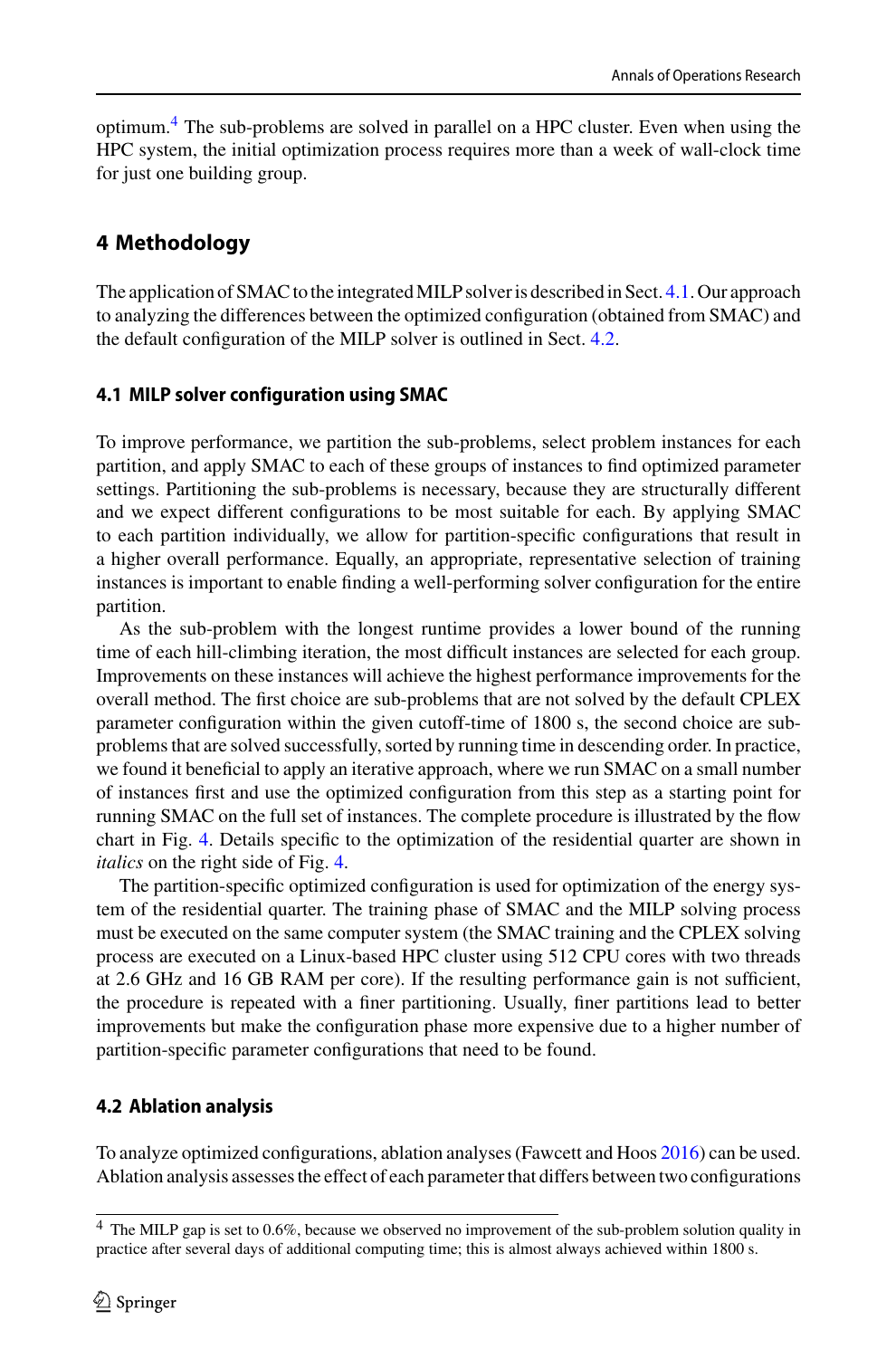



*Execution details of the procedure for the case study*

<span id="page-8-1"></span>**Fig. 4** Automated algorithm configuration procedure of CPLEX using SMAC. On the right side, specific details of the procedure for the residential quarter are shown in italics. (The final optimized configuration of most partitions is already found after a total configuration time of 24 h, only 5 transition partitions require the full time of 72 h on 1 separate CPU core.)

on the target algorithm performance in order to identify the most impactful parameter changes. Given a default and an optimized configuration, this is done by changing the value of one parameter at a time to determine what part of the performance difference between the two configurations it accounts for. This process moves incrementally from one configuration to the other and thus takes into consideration interactions between parameters; it proceeds in a greedy fashion, determining in each iteration the largest possible performance improvement and the parameter responsible for it. Ablation analysis determines which parameters are most important to achieve improved performance and which have little or no effect in a particular configuration scenario.

# <span id="page-8-0"></span>**5 Results**

We present computational results for our automatic configuration approach in Sect. [5.1,](#page-9-0) presenting the average reduction in running time of the problem described in Sect. [3.](#page-4-0) We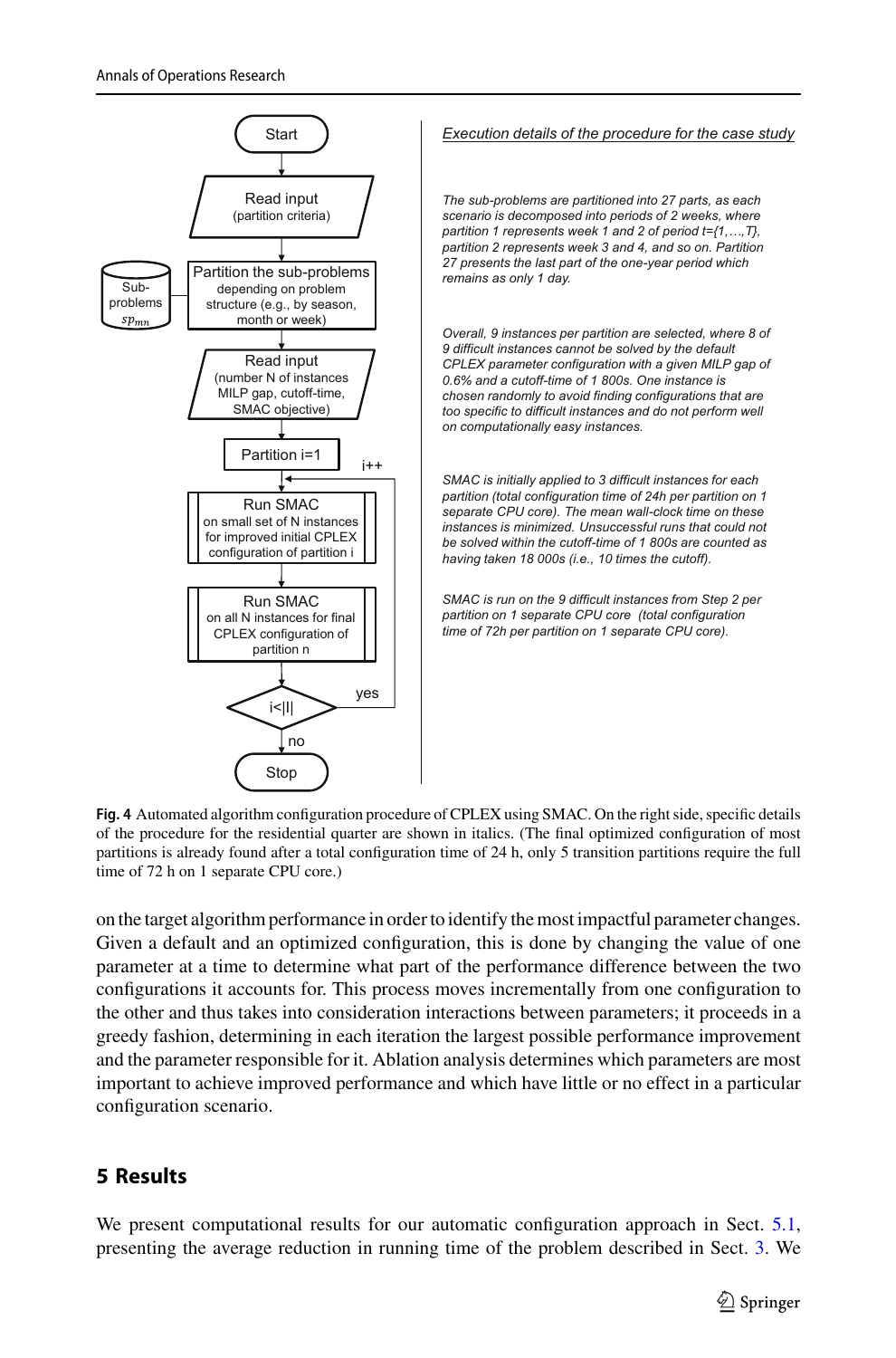

<span id="page-9-2"></span>**Fig. 5** Wall-clock time for the sub-problems (MILP gap  $= 0.6\%$ , cutoff-time  $= 1800$  s) for **a** the default configuration and **b** the optimized partition-specific configurations obtained from SMAC

use ablation analysis to determine the three most important parameters in reducing running times as described in Sect. [5.2.](#page-10-0) The temporal and monetary gain of using automated algorithm configuration, depending on computing parallelization, is revealed in Sect. [5.3.](#page-12-0)

#### <span id="page-9-0"></span>**5.1 Reduction in running time**

We use 27 different partition-specific CPLEX configurations determined by SMAC for the inner optimization of the previously described MILP sub-problems. In total, six outer hillclimbing iterations are needed to find optimal storage capacities for one building group. The mean wall-clock time of all 54,000 computations is reduced substantially, from 947 s to 493 s, by using the optimized configurations.<sup>[5](#page-9-1)</sup> The Tukey boxplot shown in Fig. [5a](#page-9-2) illustrates this difference.<sup>6</sup> Even more drastically than the mean, the median running time drops from 1 631 s to 168 s, while the upper quartile is reduced from 1800 to 509 s. The deviation between the mean and the median of the default case is due to the skewness of the wall-clock time distribution: the sub-problems tend to be solved either quickly or towards the end of the given cutoff-time of 1 800 s. Approximately one in six sub-problems is not solved, but achieves a MILP gap of 1% or less, which still provides a reasonably accurate basis for the hill-climbing approach. For the optimized configurations, the deviation between the mean and the median is mainly caused by outliers corresponding to unsuccessful runs. In comparison to the default, 30% more sub-problems are solved.

Figure [5b](#page-9-2) provides more detailed results for the 27 partitions and shows that the biggest improvements are achieved for the transition seasons (partitions 5–11 and 20–23). These sub-problems are more complex than those for the winter (partitions 1–4 and 24–27) and summer season (partition 12–19), for which little or no reduction of running time could be achieved. In summer, the space heating demand is zero and, accordingly, the heat pump is turned off. The integer variables of this heat pump can be set to zero, which simplifies the optimization task. In winter, the PV supply minus the electricity usage of the households

<span id="page-9-1"></span><sup>5</sup> There are four storage capacities that do not require optimization. Therefore, only 54,000 sub-problems are solved, instead of 64 800 (= 4 storage capacities per iteration times 27 parts per scenario  $\times$  100 scenarios times 6 iterations).

<span id="page-9-3"></span><sup>6</sup> The ends of the whiskers represent the lowest wall-clock time within the 1.5 interquartile range (IQR) of the lower quartile, and the highest wall-clock time within the 1.5 IQR of the upper quartile. Outliers are not shown.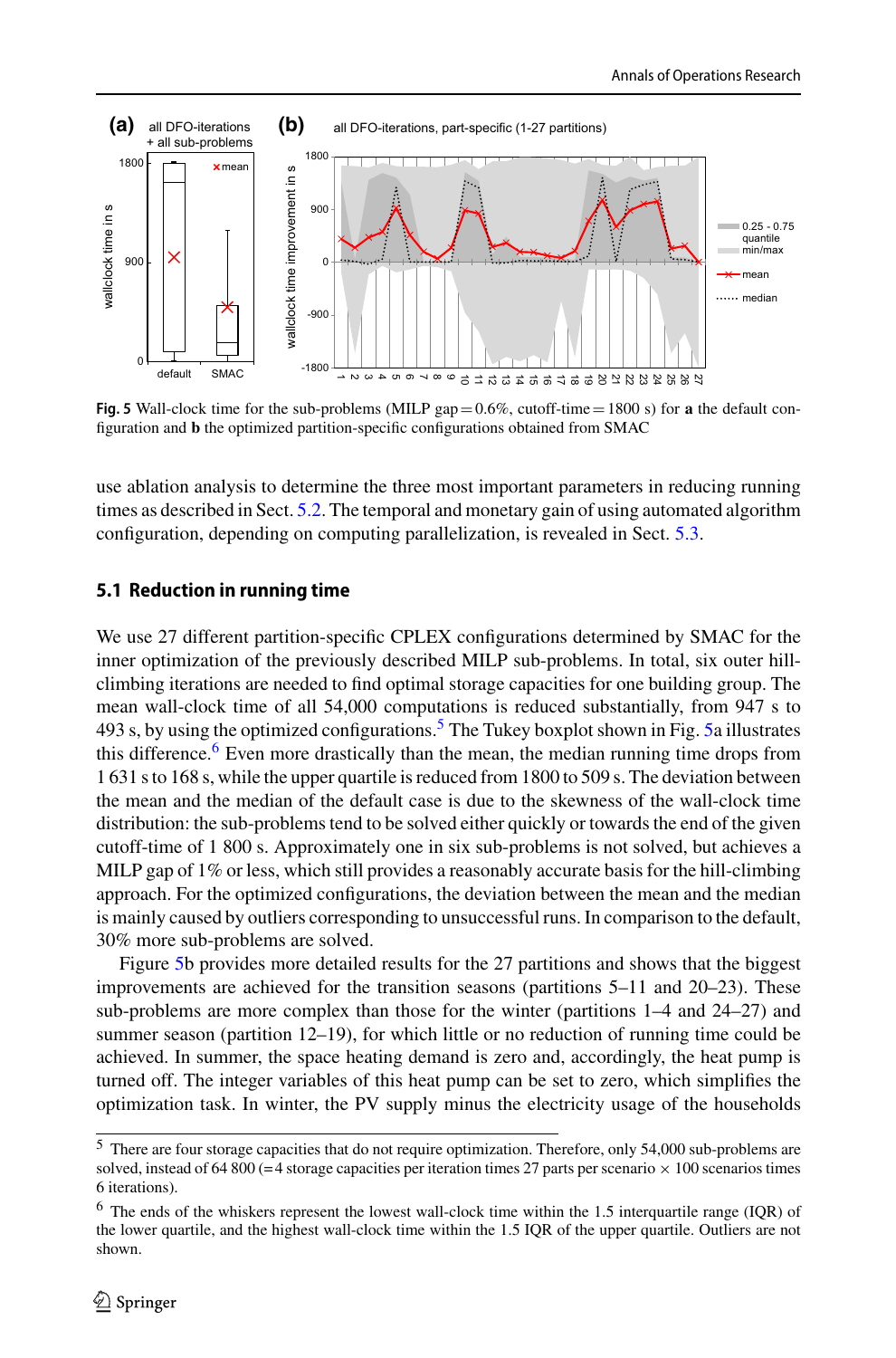is low or even zero. Consequently, the potential for profitable load shifting is lower than in transition seasons, which also simplifies the optimization task. The wall-clock times for solving the winter and summer sub-problems are much lower than those of the transition sub-problems for the default configuration. Thus, the potential wall-clock time reduction is higher for more complex sub-problems in the transition seasons: there is a wall-clock time improvement of 1 403 s within the 0.75 quantile. The negative lower quartile shows that the optimized configuration, which is based on nine of 100 instances per partition, can lead to worse performance on some sub-problems. More training instances or a finer partitioning could remedy this issue, but would increase the resource requirements for the automatic algorithm configuration process.

#### <span id="page-10-0"></span>**5.2 Importance of parameters in reducing running times**

The path of improvements (ablation path) shows the reduction of the mean wall-clock time for the nine selected instances per partition. It is important to note that this path is not the one followed by SMAC, but the optimal improvement path determined by ablation analysis post hoc. For each partition, 20–50 CPLEX parameters differ between the default and the final optimized configuration obtained from SMAC. The mean wall-clock time for solving the selected instances across all partitions with the default configuration (P-0\_Default) is 1 556 s and is reduced to 481 s by the optimized configuration (P-All\_SMAC). Note that these values differ from the wall-clock time improvement in Sect. [5.1,](#page-9-0) as not all computations of the subproblems, but only the nine selected instances per partition are considered. Figure [6](#page-10-1) shows the path of improvements for all 27 partitions: beginning from P-0\_Default, over the first three most effective parameter adjustments P-1, P-2, and P-3 and ending with P-All\_SMAC. For each partition, the improvement paths are shown uniformly for the seasons of transition (dotted red line), winter (solid black line) and summer (dashed orange line).

Figure [6](#page-10-1) shows that similar problems, i.e. instances of the same season, tend to show similar ablation paths. However, within the winter, summer, and transition partitions, there is still a notable difference of improvements, indicating that a finer segmentation into 27 partitions may achieve further improvements. In particular, the wall-clock time of partitions



<span id="page-10-1"></span>**Fig. 6** Improvement paths for all 27 partitions (mean wall-clock time for the 9 selected instances) for the optimized configuration for the three parameters with the highest effect and the final configuration obtained from SMAC. (The default configuration (P-0\_Default) has a lower mean wall-clock time of 477 s on partition 27 because of the lower time horizon of 1 day compared to 2 weeks for the other partitions.)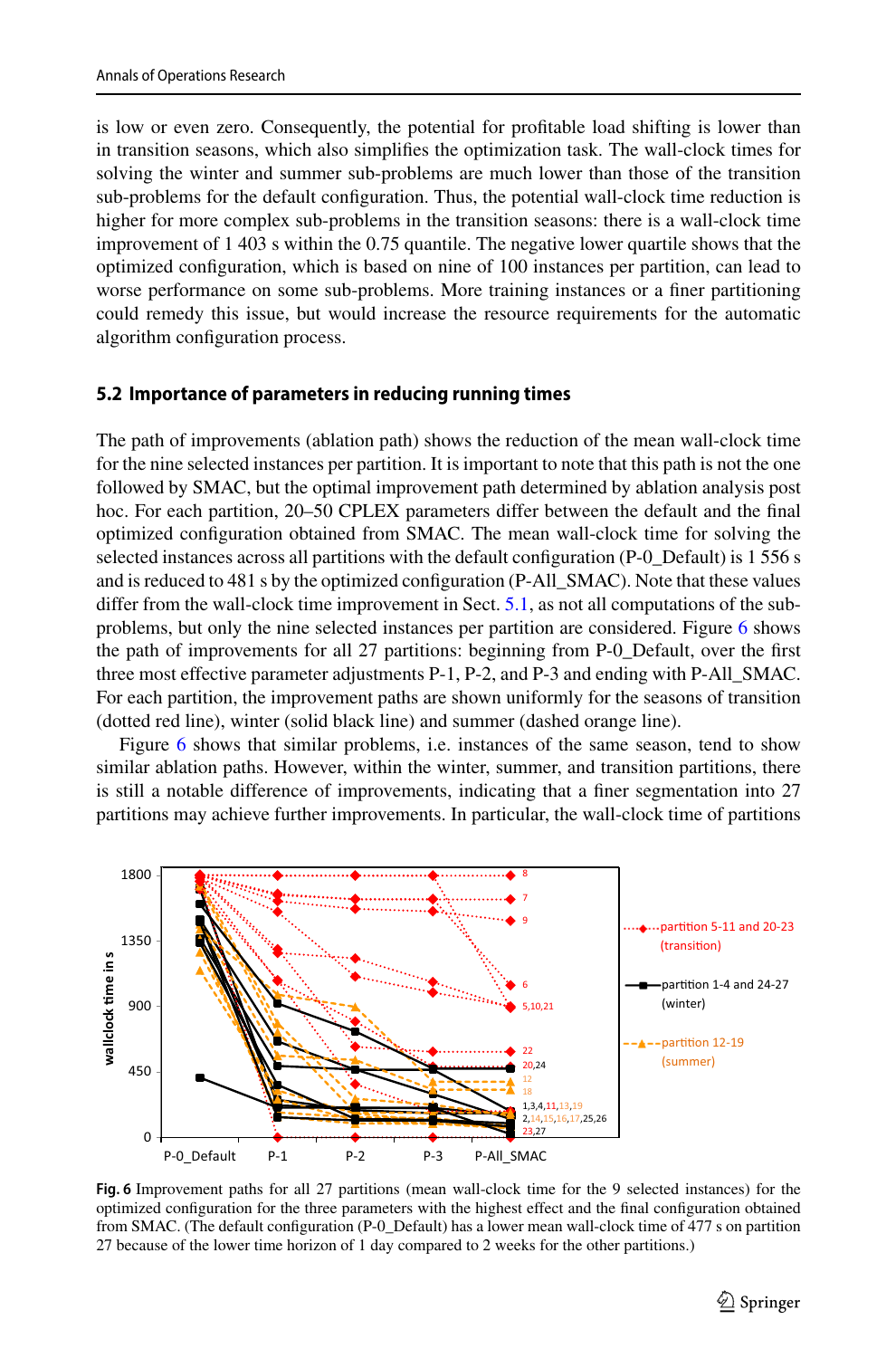| Parameter name             | Description                                                                                                                      | Avg. reduction (total rel.<br>reduction) |
|----------------------------|----------------------------------------------------------------------------------------------------------------------------------|------------------------------------------|
| 1. MIP strategy rinsheur   | Sets the frequency to apply the<br>relaxation induced<br>neighborhood search (RINS)<br>heuristic                                 | 618 s $(27%)$                            |
| 2. MIP strategy nodeselect | Rules the selection of the next<br>node to process when<br>backtracking                                                          | 384 s $(9\%)$                            |
| 3. MIP limits aggforcut    | Limits the number of constraints<br>that can be aggregated for<br>generating flow cover and mixed<br>integer rounding (MIR) cuts | 293 s $(4%)$                             |

<span id="page-11-0"></span>**Table 1** The three parameters with the highest impact on wall-clock time leading to a total relative reduction of 40% (descriptions of the parameters are obtained from the CPLEX User's manual IBM [2016\)](#page-20-19)

in the transition seasons is reduced to a few seconds in some cases and remains close to the time of the default configuration. There is no wall-clock time reduction for partition 8. For these nine difficult instances, SMAC was not able to find a CPLEX configuration that leads to a solution within the cutoff-time of 1 800 s in multiple runs and very high configuration budgets of three days in total on a processor with 1 TB RAM. Eventually, we solved the sub-problems in partition 8 using the configuration optimized for the similar partition 7 and obtained an improvement in this way (see Fig. [5b](#page-9-2)). Table [1](#page-11-0) lists the three parameters that have the largest effect on performance on average, a brief description, and their mean wall-clock time reduction and their total relative wall-clock time reduction over all partitions in the same order as in Fig. [6.](#page-10-1) Table [3](#page-18-0) in Appendix B presents the corresponding results for all 27 partitions in parentheses.

The RINS heuristic parameter changed from the default of 0 to values around 80 in the optimized configurations. This means that instead of letting CPLEX automatically decide when to run the heuristic, setting it to be run at fixed intervals of around 80 nodes of the MILP problem was better.<sup>7</sup> Thus, running the heuristic per se does not result in performance improvements, but increases the overhead, and that CPLEX was unable to detect this and adjust the frequency accordingly. SMAC, on the other hand, successfully recognized and exploited this situation.

In the cases where the "nodeselect" parameter was changed from its default of 1, it was set to 0 or 2 in the optimized configurations. This means that rather than best-bound search, either depth-first search (0), or best-estimate search (2) was performed. This may indicate that the objective values derived from the LP-relaxation of the problem are not informative for selecting the best next node and that simply choosing the most recently created node (depth-first search) is more effective. For our particular set of problems, many nodes may have the same objective values, leading to an essentially random selection that turns out to be bad in many cases.

The "aggforcut" parameter changed from its default of 3 to larger values (between 7 and 10) in the optimized configurations, indicating that a more aggressive aggregation of constraints is beneficial.

<span id="page-11-1"></span><sup>7</sup> Note that the nodes of the MILP problem are different from the computing nodes of the HPC cluster.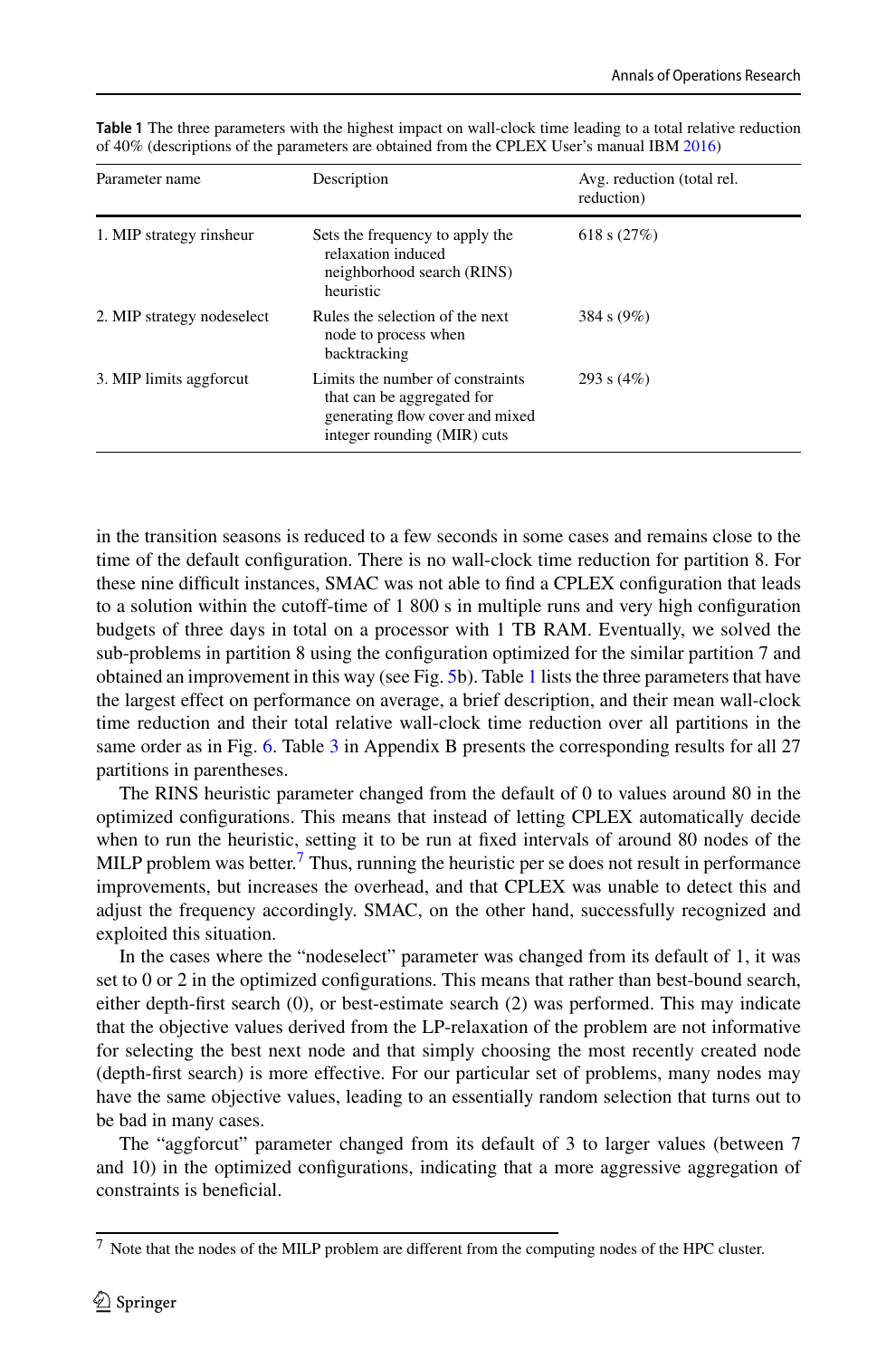#### <span id="page-12-0"></span>**5.3 Advantages of the applied methodology**

The user cares most about the performance improvement achieved for the overall wall-clock time as a function of the number of CPU cores utilized. We kept track of the computing time required for each step of our approach, including solving all MILP sub-problems. Based on these times, we determined overall wall-clock time. The computing cost is based on Amazon EC2 [\(https://aws.amazon.com/ec2/pricing\)](https://aws.amazon.com/ec2/pricing): US-\$ 0.239 per full hour and node with two CPU cores and 16 GB RAM that is required for the CPLEX optimization of the sub-problems. Figure [7](#page-12-1) compares the default and SMAC-optimized configurations with respect to the total wall-clock time and cost as a function of the number of CPU cores. In addition, the SMAC configuration effort is illustrated. Note that the overhead of finding the optimized configuration is only incurred once, but the optimized configuration can be used to solve MILP instances from different scenarios more efficiently. In the case of parameter changes and further analyses, the deployed optimized configuration would quickly amortize the configuration cost and achieve increasingly larger relative improvements over time.

For one CPU core, the total wall-clock time is reduced from 592 days (51,149,983 s) for the default configuration to 308 days (26,629,672 s) for the optimized configuration. As a result, the total reduction of the computing cost is about 50% of the initial optimization with the default configuration (about 30% when the overhead of running SMAC to find optimized configurations is taken into account). Up to about 100 CPU cores, this ratio of wall-clock time to computing cost can be maintained, because there is a sufficient number of sub-problems that can be solved simultaneously at any given time. Beyond 100 CPU cores, the cost increases, because some CPU cores are idle while other CPU cores are still computing difficult sub-problems that are required for the DFO approach to process. At about 6000 CPU cores, this effect negates the individual wall-clock time reduction of the sub-problems achieved by the optimized CPLEX configurations. Consequently, there is no further time and cost reduction in this case.



<span id="page-12-1"></span>**Fig. 7** Total wall-clock time (solid lines, left log-scaled vertical axis) and total computation cost (dotted lines, right vertical axis) versus utilized CPU cores (log-scaled horizontal axis) using the default CPLEX configuration (black) and the optimized CPLEX configuration obtained from SMAC plus the configuration effort (red). (We employed SMAC on up to 27 CPU cores and assume the same scaling effect on total wall-clock time and cost, when SMAC is employed in parallel mode on more CPU cores.)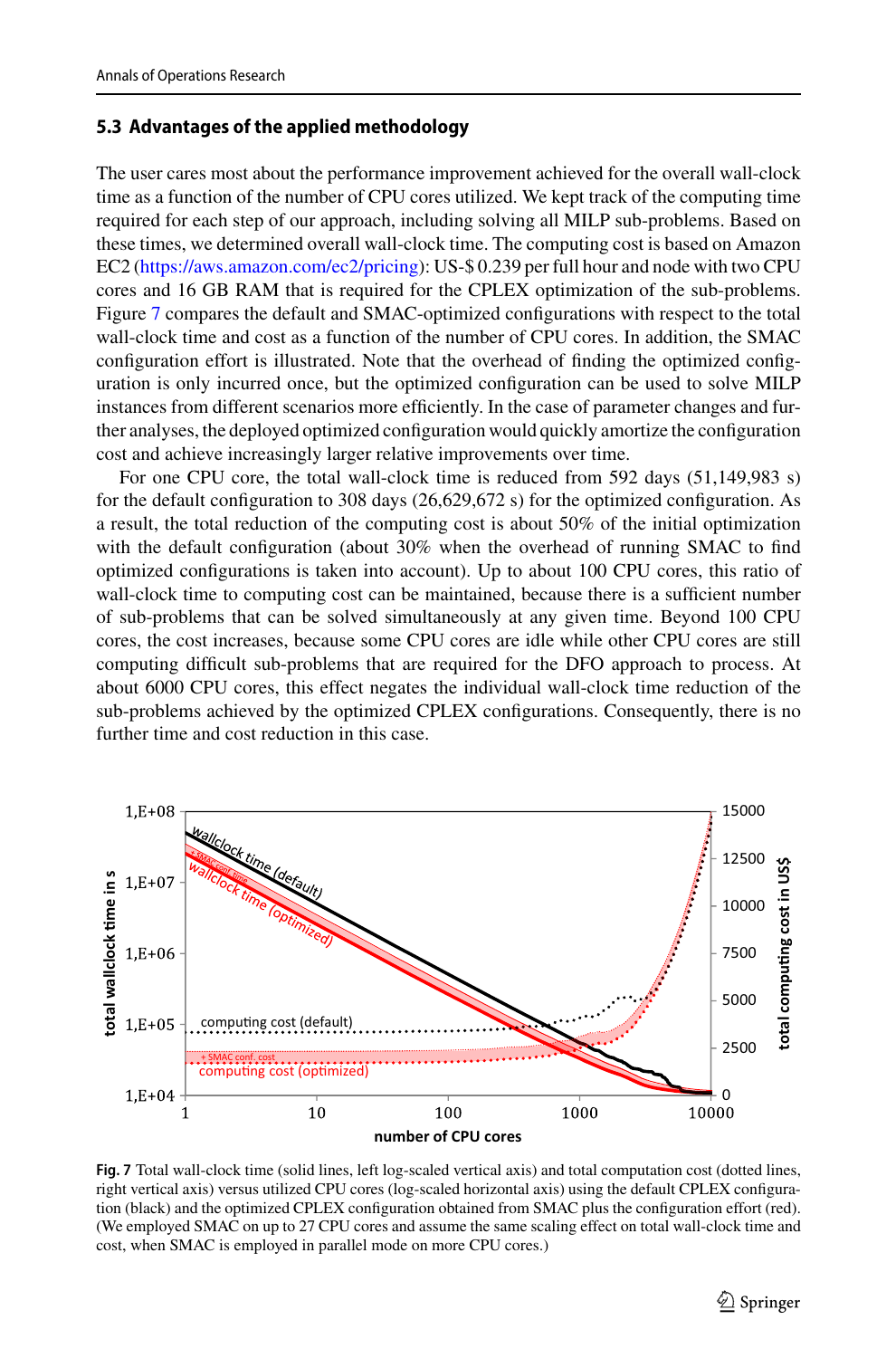For this paper, we used up to 512 CPU cores of one HPC cluster. This corresponds to a wall-clock time of about 28 h and computing cost of US-\$ 3716, which are reduced by approximately  $45\%$  with the optimized configurations.<sup>8</sup> Even when the SMAC run time is taken into account, about 30% of the time and cost are saved.

# <span id="page-13-0"></span>**6 Discussion**

The results presented in Sect. [5](#page-8-0) demonstrate that careful partitioning and selection of problem instances is crucial to achieving good results with automated algorithm configuration methods for a real-world problem of the magnitude considered here. The fewer partitions are used, the smaller the potential performance improvement becomes. Too few instances can lead to configurations that are too specific and do not perform well on other instances of the partition. On the other hand, too many partitions and instances increase the cost of running the automated configuration method and thus diminish the subsequent performance improvements relative to the overall cost. Partitioning based on winter, summer, and transition seasons enabled an overall performance improvement of about 33%. A finer partitioning into 27 partitions based on 2-week intervals achieved a performance improvement of 50%, while maintaining acceptable resource requirements for the configuration procedure.

CPLEX comes with an internal tuning tool. It tries up to 30 different pre-determined configurations and chooses the best of these.While this process takes much less time, the achieved performance improvements are much smaller. For example, a randomly chosen instance that is not solved within 1 800 s by the default configuration could be solved within 420 s with the best configuration found by the CPLEX tuning tool, but the same instance is solved four times faster with the best configuration found by SMAC. This is consistent with results indicating that state-of-the-art automatic algorithm configuration achieves substantially better results than the CPLEX tuning tool (Hutter et al. [2010\)](#page-20-9).

Our ablation analysis shows that only a few parameter adjustments are necessary to achieve major improvements: changing just three parameters (MIP strategy rinsheur, MIP strategy nodeselect, and MIP limits aggforcut) already achieves 40% of the total improvement on average. While these findings, as well as the actual configurations we determined, are specific to our case study, our overall methodology is applicable more broadly, and we expect that similar performance improvements and ablation results can be obtained on challenging, largescale problems similar to the one considered here. In particular, SMAC can be applied to any similar problem.

Further performance improvements can be achieved by changing the MILP gap. In this specific optimization problem, the outer hill-climbing DFO requires a MILP gap of about 0.6% for the sub-problems to work efficiently, but only when the outer DFO is close to the optimum. One approach to reducing the computational requirements would be to start with a wider gap and reduce it dynamically as the outer DFO converges on optimal values. A similar approach could be used for the cutoff-time.

A different way to reduce the required computational resources would be to optimize the amount of memory required as well as the running time. Some sub-problems require up to 16 GB RAM with the current best configuration we have found. A reduced memory requirement would allow more runs on a single node, or the use of cheaper computing nodes with less RAM.

<span id="page-13-1"></span><sup>&</sup>lt;sup>8</sup> In practice, due to time restrictions per job of the HPC queuing system, the computation takes about a week using CPLEX in its default configuration, and less than half a week when using the optimized configurations.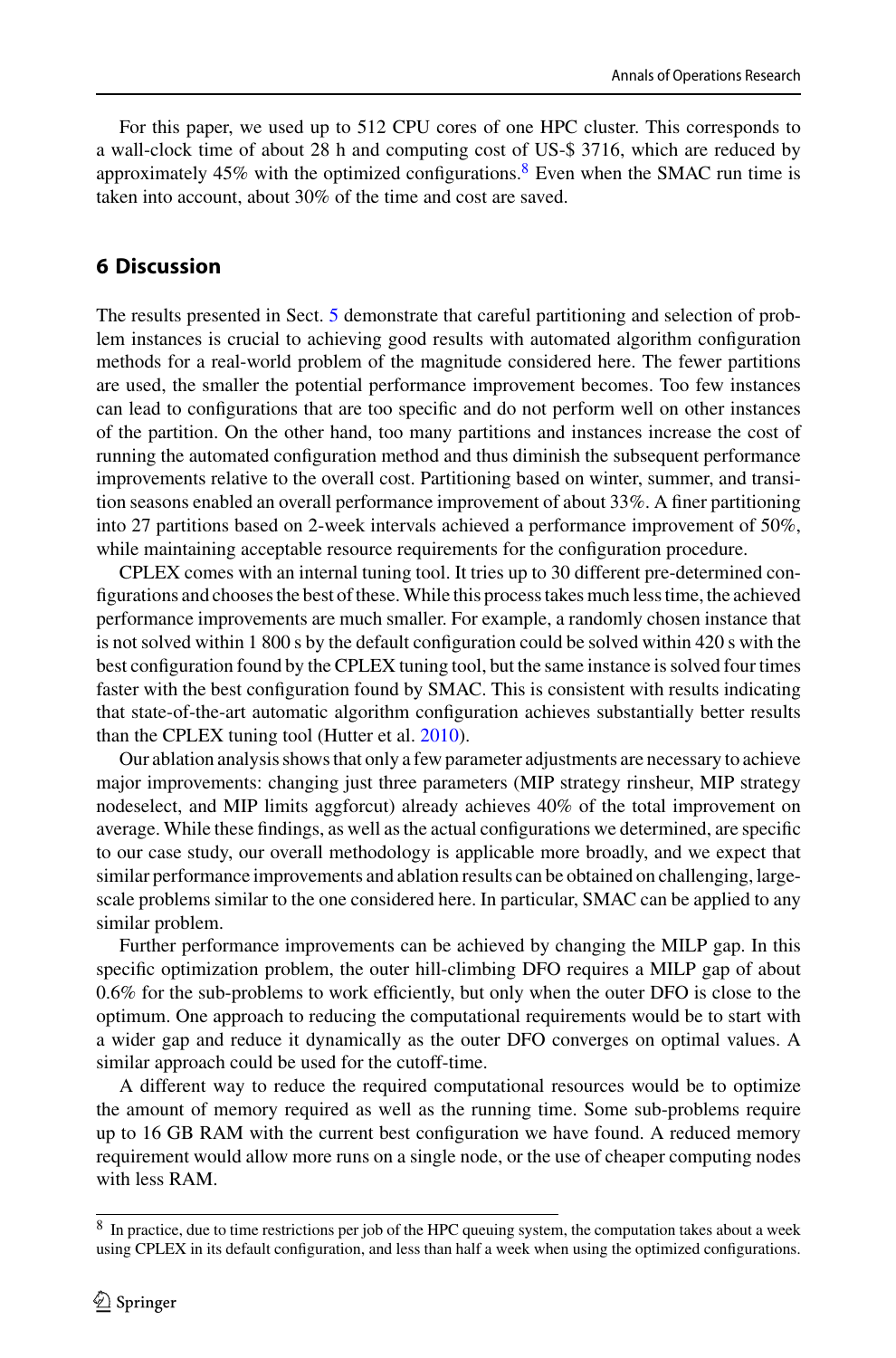# <span id="page-14-0"></span>**7 Conclusions and future work**

Our energy system structure is changing from centralized to decentralized energy systems, which are subject to manifold sources of uncertainty such as the electrical and thermal demand and the energy supply. Stochastic Programming helps to avoid insufficient investment decisions but typically results in extremely large-scale optimization problems. Here, we have modeled a real-world residential quarter as a two-stage stochastic mixed-integer linear program, which was subsequently solved on a high-performance computing (HPC) system. With the default configuration of CPLEX, the problem requires about 28 h of computation time on 512 CPU cores to be solved. By applying the automatic algorithm configuration tool SMAC, we were able to determine a set of performance-optimized configurations and achieve performance improvements of up to 50% overall, and up to 30% when taking into account the effort of finding the optimized configurations. This enables not only a faster solution of the given problem, but also facilitates additional analyses, and ultimately makes it possible to tackle more complex energy systems.

Further computing time and cost reductions could be achieved by adapting the MILP gap and/or cutoff-time parameters. Moreover, the exact CPLEX optimization could be substituted by a heuristic method (e.g., using machine learning for quick approximation of solutions to sub-problems) subject to the condition of a sufficient solution quality for the outer DFO approach. Another promising direction would be to adapt the DFO method to be more efficient.

It might seem tempting to apply algorithm configuration to the full problem, without decomposition. Tackling this challenge would require substantially more powerful MILP solvers than are currently available. Therefore, using a combination of state-of-the-art algorithm configurators, MILP solvers and decomposition techniques will likely remain for some time as the best approach to solving complex energy system optimization problems, such as the one considered here.

**Acknowledgements** The authors would like to gratefully acknowledge the funding provided by the Helmholtz Association of German Research Centers via the Research Programme "Storage and Cross-Linked Infrastructures". In addition, the authors also acknowledge support by the state of Baden-Württemberg through bwHPC and the German Research Foundation (DFG) through Grant No. INST 35/1134-1 FUGG, as well as through an NSERC Discovery Grant. We also acknowledge the use of Compute Canada/Calcul Canada computing resources. Valentin Bertsch acknowledges funding from the ESRI's Energy Policy Research Centre. All omissions and errors are our own.

# <span id="page-14-1"></span>**Appendix A**

The entire two-stage stochastic MILP of the residential quarter is shown in the following (nomenclature is listed in Table [2\)](#page-15-0):Objective function:

$$
costs = \min_{c_{g,i}, e_{\omega,t}^{grid}, e_{\omega,t}^{fi}} ANF \cdot \sum_{g=1}^{4} \sum_{i=1}^{k_1} cost_i \cdot c_{g,i}
$$

$$
\frac{+1}{N} \cdot \sum_{\omega=1}^{N} \sum_{t=1}^{T} \left( p^{grid} \cdot e_{\omega,t}^{grid} - p^{fi} \cdot e_{\omega,t}^{fi} \right), \tag{A.1}
$$

• the installed PV capacity of the quarter:  $\sum_{n=1}^{4}$  $\sum_{g=1} c_{g,i=PV} = 240,$ 

 $\hat{\mathfrak{D}}$  Springer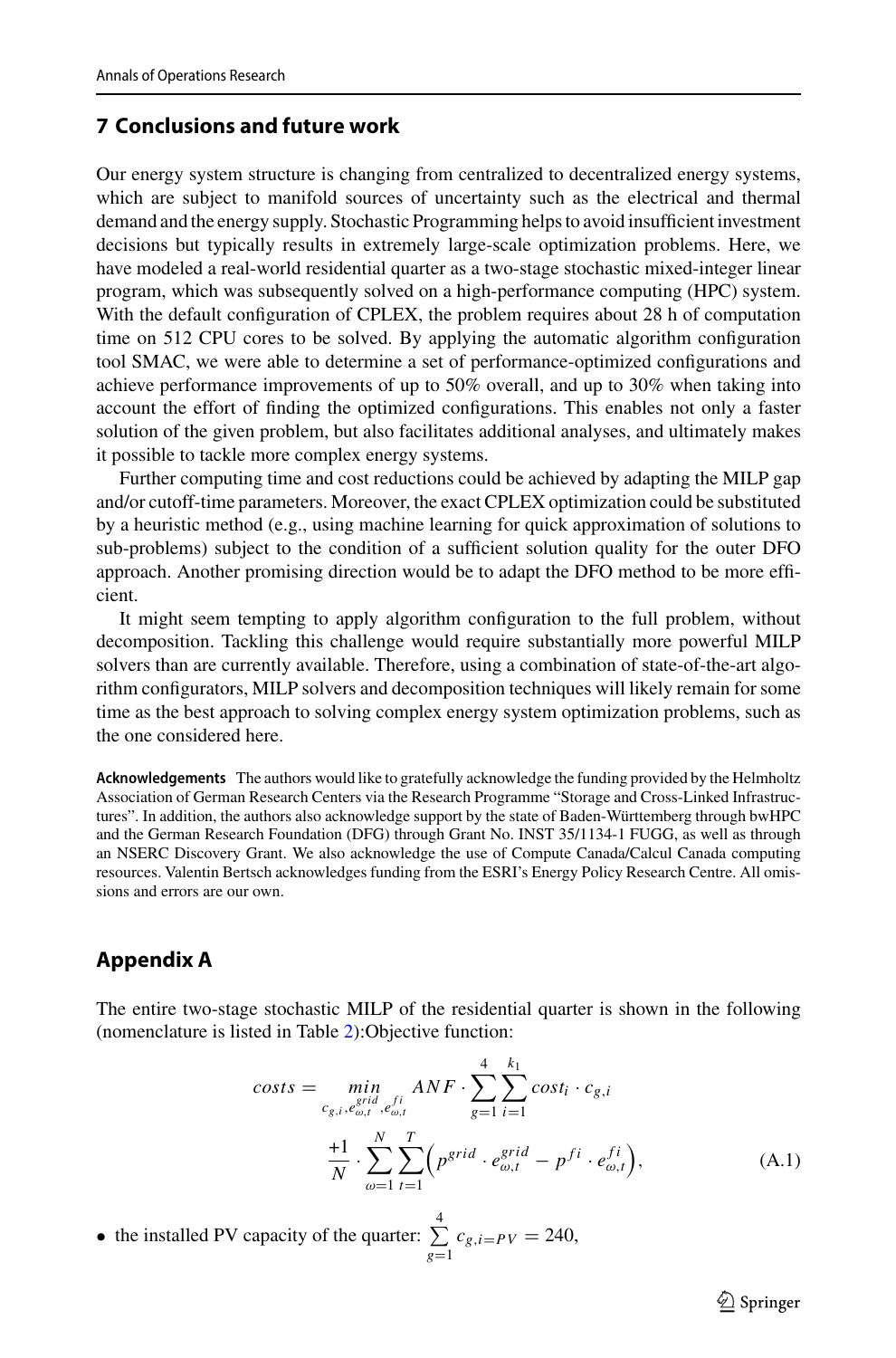<span id="page-15-0"></span>

| Parameters                 |                                                                                                       |
|----------------------------|-------------------------------------------------------------------------------------------------------|
| ANF                        | Annuity factor                                                                                        |
| $cost_i$                   | Variable capacity costs of component i plus a fixed amount                                            |
| $COP_{\omega,u,t}$         | COP of the heat pump in scenario $\omega$ of building group g for<br>use $u$ at time $t$              |
| $d_{\omega,t}^{hp,max}$    | Maximal heating power of the heat pump at time t                                                      |
| $d^{he,max}$               | Maximal heating power of the heating element                                                          |
| $d_{\omega,t}^{ee}$        | Electricity demand for electrical usage in scenario $\omega$ of<br>building group g at time $t$       |
| $d_{\omega, g, u, t}$      | Thermal demand in scenario $\omega$ of building group g for use u<br>at time t                        |
| $e_{\omega,t}^{pv,kwp}$    | Supplied electrical energy per kilowatt-peak of the PV<br>system in scenario $\omega$ at time t       |
| $e_{\omega,t}^{pv}$        | Supplied electrical energy from the PV system in scenario<br>$\omega$ at time t                       |
| f                          | Compensation factor for not-covered heat demand                                                       |
| $l_{\mu}$                  | Loss factor of heat storage for use $u$                                                               |
| $\boldsymbol{m}$           | Possible power modes of the heat pump                                                                 |
| $r_u$                      | Ramp-up loss factor of heat pump for use $u$                                                          |
| $p^{grid}$                 | Price of electricity from grid                                                                        |
| $p^{fi}$                   | Price of feed-in compensation                                                                         |
| η                          | Efficiency of the heating element                                                                     |
| Variables                  |                                                                                                       |
| $c_{g,i}$                  | Capacity of building group $g$ of component $i$                                                       |
| $c_{g,i} = PV$             | Installed PV capacity of building group $g$                                                           |
| $c_{g,i} = H P_{SH}$       | Number of heat pumps of building group $g$ for SH                                                     |
| $c_{g,i} = H P_{DHW}$      | Number of heat pumps of building group $g$ for DHW                                                    |
| $c_{g,i} = HE_{SH}$        | Number of heating elements of building group $g$ for SH<br>storage                                    |
| $c_{g,i} = HE_{DHW}$       | Number of heating elements of building group $g$ for DHW<br>storage                                   |
| $c_{g,i} = S_{SH}$         | Maximal capacity of heat storage of building group $g$ for SH                                         |
| $c_{g,i} = S_{DHW}$        | Maximal capacity of heat storage of building group $g$ for<br><b>DHW</b>                              |
| $d_{\omega, g, u, t}^{hp}$ | Used electricity of heat pump in scenario $\omega$ of building<br>group g for use $u$ at time $t$     |
| $d_{\omega, g, u, t}^{he}$ | Used electricity of heating element in scenario $\omega$ of<br>building group g for use $u$ at time t |
| $e_{\omega,t}^{grid}$      | Used electricity from the grid in scenario $\omega$ at time t                                         |
| $e_{\omega,t}^{fi}$        | Fed-in energy of the PV system in scenario $\omega$ at time t                                         |

**Table 2** Nomenclature of the residential quarter modeled as a two-stage stochastic program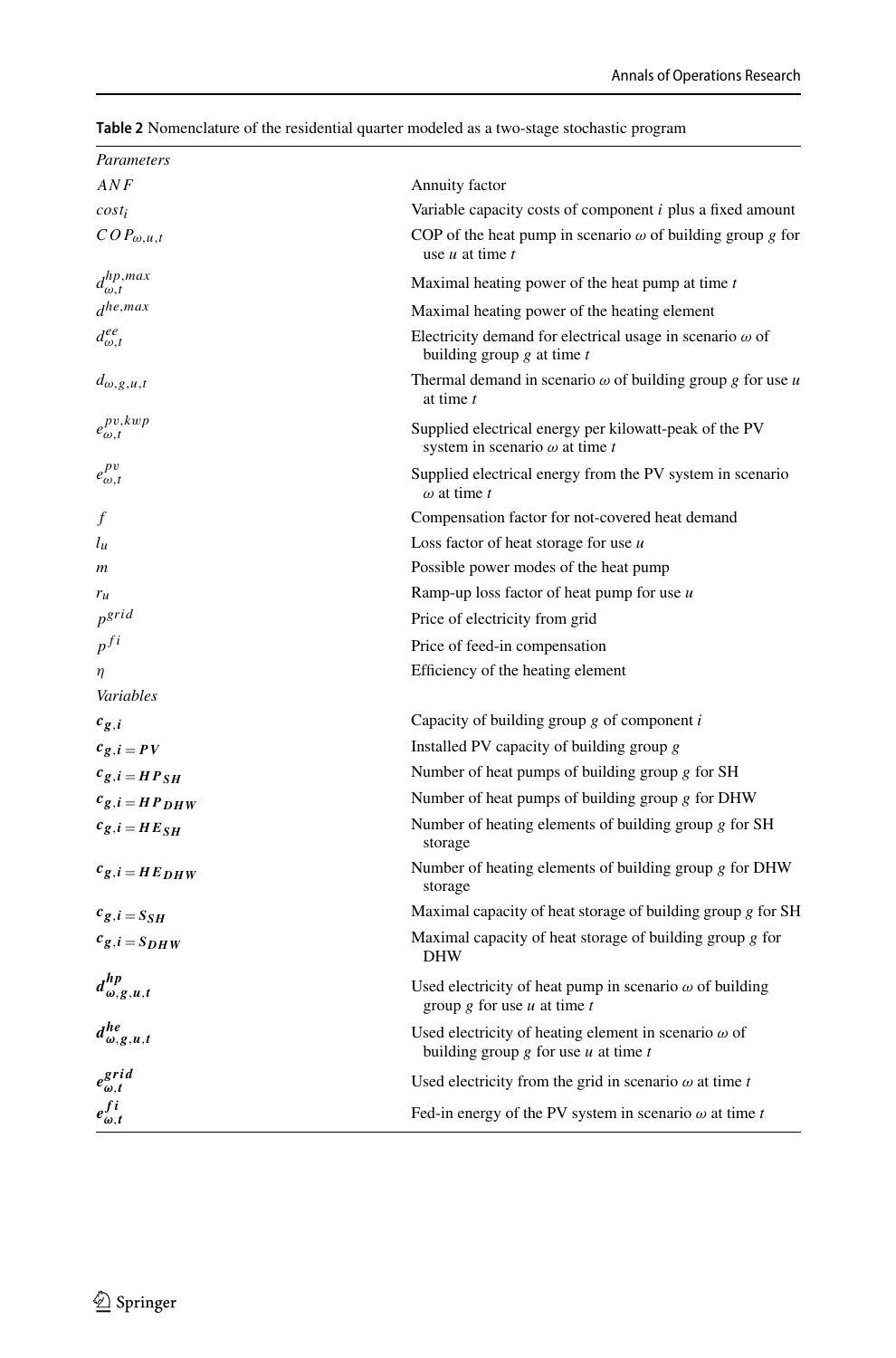| <b>Table 2 continued</b> |  |
|--------------------------|--|
|--------------------------|--|

| $pos_{\omega, g, u, t}$ | Pos. variable for positive shift of heat pump in scenario $\omega$ of<br>building group g for use $u$ at time t              |
|-------------------------|------------------------------------------------------------------------------------------------------------------------------|
| $neg_{\omega, g, u, t}$ | Pos. variable for negative shift of heat pump in scenario $\omega$<br>of building group g for use $u$ at time t              |
| $q_{\omega, g, u, t}$   | Not covered heat demand in scenario $\omega$ of building group g<br>for use $u$ at time $t$                                  |
| $s_{\omega, g, u, t}$   | Stored heat in scenario $\omega$ of building group g for use u at<br>time $t$                                                |
| $s_{g,u}^{min}$         | Minimal heat storage level of building group g for use $\mu$                                                                 |
| $z_{\omega, g, u, t}$   | Integer/continuous heating power level in scenario $\omega$ of<br>building group g for use $u$ at time t                     |
| <i>Indices</i>          |                                                                                                                              |
| g                       | Building group 1,  G of the quarter with $G = 4$                                                                             |
| i                       | Component $i \in$<br>$\{PV, HP_{SH},HP_{DHW},HE_{SH},HE_{DHW},S_{SH},S_{DHW}\}$<br>of the energy system with $ i  = k_1 = 7$ |
| $\boldsymbol{u}$        | Use $u \in \{SH, DHW\}$ for space heating or domestic hot<br>water with $ u  = 2$                                            |
| t                       | Time index $1, \ldots, T$ indicating the time step of the year                                                               |
| $\omega$                | Scenario index $1, \ldots, N$                                                                                                |
|                         |                                                                                                                              |

- the number of heat pumps for SH within a building group:  $c_{g,i=HP_{SH}} = 1$ ,
- the number of heat pumps for DHW within a building group:  $c_{g,i=HP_{DHW}} = 1$ ,
- the number of heating elements for the SH storage:  $c_{g,i=HESH} = 4$ ,
- the number of heating elements for the DHW storage:  $c_{g,i=HEDHW} = 4$ .

Additionally, electrical supply and demand have to be balanced:

$$
e_{\omega,t}^{pv} + e_{\omega,t}^{grid} = d_{\omega,t}^{ee} + \sum_{g=1}^{4} \sum_{u=1}^{2} \left( d_{\omega,g,u,t}^{hp} + d_{\omega,g,u,t}^{he} \right) + e_{\omega,t}^{fi} \quad \forall \omega \forall t,
$$
 (A.2)

with supplied PV energy  $e_{\omega,t}^{pv} = \sum_{n=1}^{4}$  $g=1$  $e_{\omega,t}^{pv,kwp} \cdot c_{g,i=PV}$  and balanced thermal supply and demand:

$$
COP_{\omega,u,t} \cdot d_{\omega,g,u,t}^{hp} + \eta \cdot d_{\omega,g,u,t}^{he} + (1 - l_u) \cdot s_{\omega,g,u,t} + q_{\omega,g,u,t}
$$
  
= 
$$
d_{\omega,g,u,t}^{th} + L_{\omega,g,u,t} + s_{\omega,g,u,t+1} + pos_{\omega,g,u,t} \cdot r_u \quad \forall \omega, \forall g, \forall u, \forall t,
$$
 (A.3)

with the storage heat losses  $l_{u=SH} = 0.003$  and  $l_{u=DHW} = 0.006$  and ramp-up losses  $r_u = 0.05$ .

The storage possibility is restricted by:

$$
s_{g,u}^{min} \le s_{\omega,g,u,t} \le c_{g,i=S_u} \quad \forall \omega, \forall g, \forall u, \forall t,
$$
\n(A.4)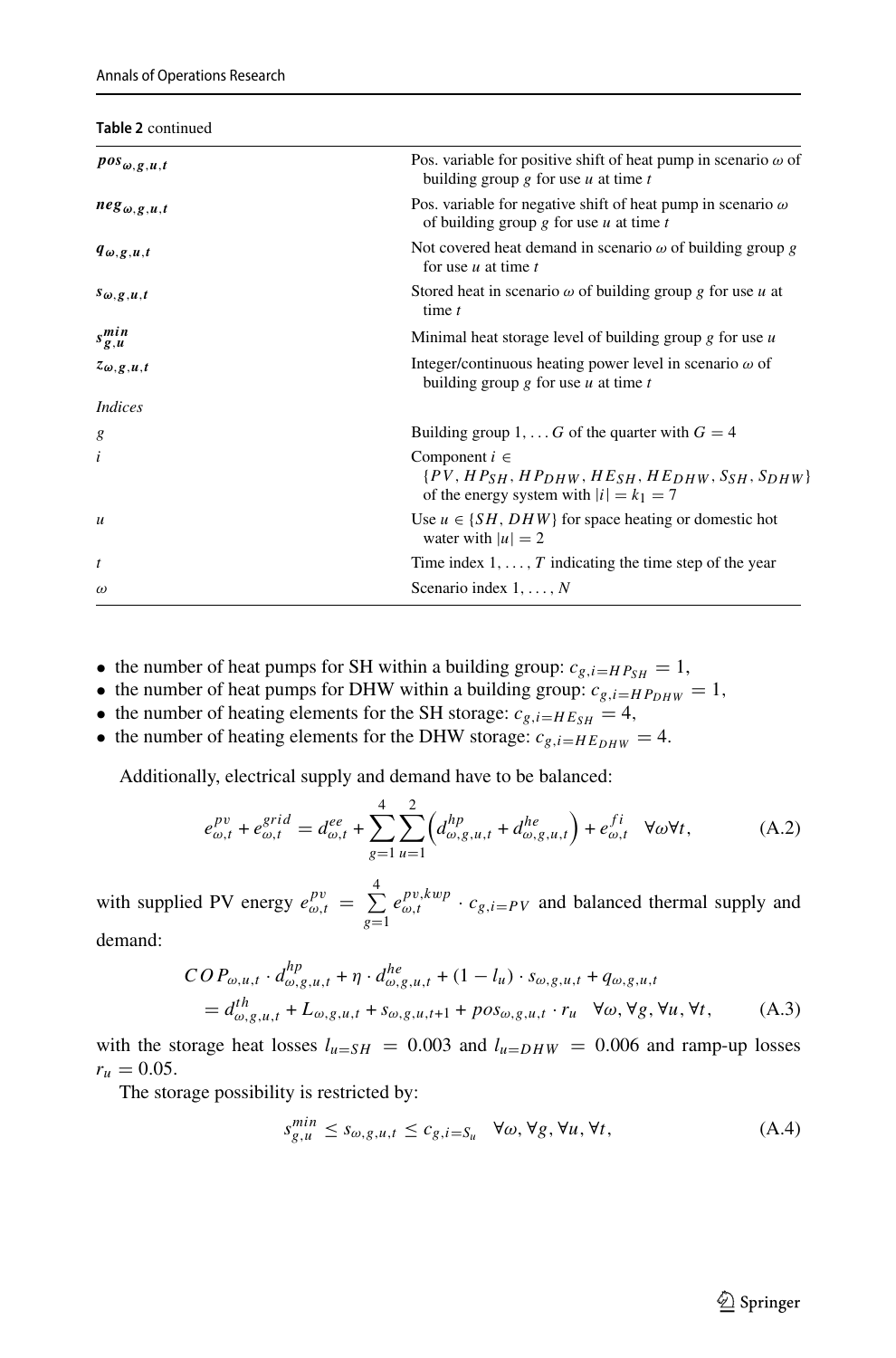where  $s_{g,u}^{min} = 0$ . Load changes are taken into account by:

$$
z_{\omega,g,u,t+1} - z_{\omega,g,u,t} = pos_{\omega,g,u,t} - neg_{\omega,g,u,t} \quad \forall \omega, \forall g, \forall u, \forall t.
$$
 (A.5)

The heating element supply for each building group is given by:

$$
\eta \cdot d_{\omega, g, u, t}^{he} \le c_{g, i=HE_u} \cdot d^{he, max} \quad \forall \omega, \forall g, \forall u, \forall t,
$$
\n(A.6)

and the heat pump supply by:

$$
COP_{\omega,u,t} \cdot d_{\omega,g,u,t}^{hp} = \frac{1}{m} \cdot d_{\omega,t}^{hp,max} \cdot z_{\omega,g,u,t} \quad \forall \omega, \forall g, \forall u, \forall t,
$$
 (A.7)

$$
z_{\omega,g,u=DHW,t} \le m \cdot c_{g,i=HP_{DHW}} \quad \forall \omega \forall g \forall t,
$$
\n(A.8)

$$
\sum_{u=1}^{2} z_{\omega, g, u, t} \le m \cdot \sum_{u=1}^{2} c_{g, i=HP_u} \quad \forall \omega, \forall g, \forall t.
$$
 (A.9)

If heat pumps run only at idle, half or full load, then  $m = 2$  with  $z_{\omega, g, u = SH, t}$  $\{0, 1, 2, 3, 4\}$  and  $z_{\omega, g, u = DHW, t \in \{0, 1, 2\}$ , otherwise  $z_{\omega, g, u = SH, t}, z_{\omega, g, u = DHW, t \in R_+$ . The following constraints equal the element of the first and last time step *t*:

$$
s_{\omega,g,u,t=T} = s_{\omega,g,u,t=1} \quad \forall \omega, \forall g, \forall u,
$$
\n(A.10)

$$
z_{\omega,g,u,t=T} = z_{\omega,g,u,t=1} \quad \forall \omega, \forall g, \forall u.
$$
\n(A.11)

All presented variables need to be positive:

$$
c_{g,i}, e_{\omega,t}^{grid}, e_{\omega,t}^{fi}, q_{\omega,g,u,t}, d_{\omega,g,u,t}^{hp}, d_{\omega,g,u,t}^{he}, s_{\omega,g,u,t}, L_{\omega,g,u,t}, pos_{\omega,g,u,t}, \neg_{\omega,g,u,t}, z_{\omega,g,u,t} \ge 0 \forall \omega, \forall g, \forall i, \forall u, \forall t.
$$
\n(A.12)

## **Appendix B**

Table [3](#page-18-0) lists the three parameters that have the largest effect on performance and their mean wall-clock time reduction, itemized in detail for all 27 partitions.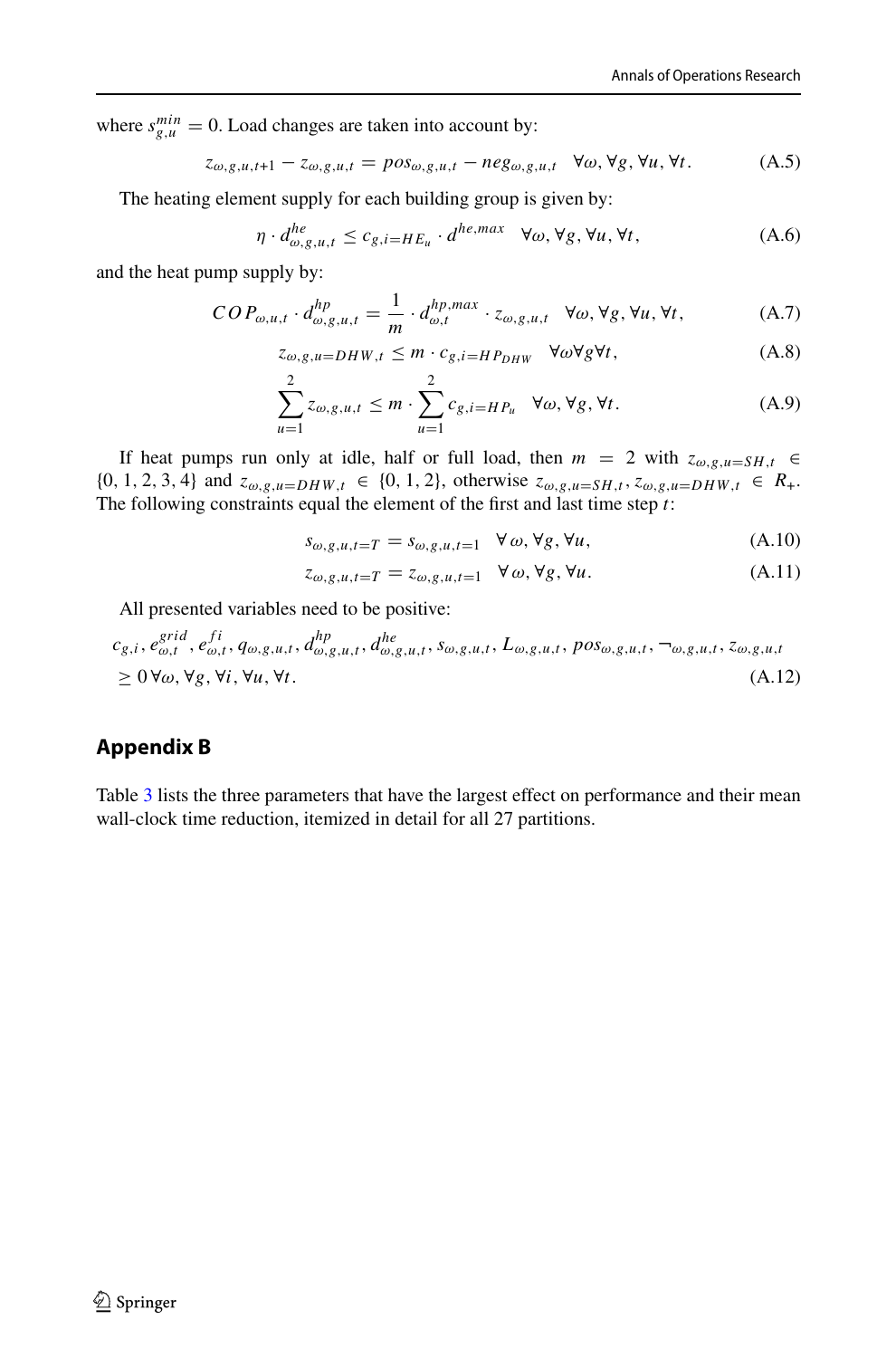<span id="page-18-0"></span>

|              |                  | nine instances to achieve a MLP gap of at most 0.6%, whereby unsuccessful runs that could not be solved within the cutoff-time of 1800 s are counted as having taken 18,000 s<br>configuration of CPLEX. The parameters are determined by SMAC on nine instances for the given 27 partitions. The values in the brackets show the mean wall-clock time of the |                                         | Table 3 Results of the ablation analysis listing the three parameters that have the largest effect on performance altered from the default to the partition-specific optimized |            |
|--------------|------------------|---------------------------------------------------------------------------------------------------------------------------------------------------------------------------------------------------------------------------------------------------------------------------------------------------------------------------------------------------------------|-----------------------------------------|--------------------------------------------------------------------------------------------------------------------------------------------------------------------------------|------------|
|              | ↑<br>P-0_default | ↑<br>군                                                                                                                                                                                                                                                                                                                                                        | $P-2 \rightarrow$                       | ↑<br>ը<br>-                                                                                                                                                                    | P-ALL_SMAC |
| Partition 1  | (1498 s)         | Mip cuts flowcovers<br>(661 s)                                                                                                                                                                                                                                                                                                                                | Read scale (466 s)                      | Mip strategy bbinterval<br>(466 s)                                                                                                                                             | (180 s)    |
| Partition 2  | (1367 s)         | Preprocessing reduce<br>(492 s)                                                                                                                                                                                                                                                                                                                               | repeatpresolve (467 s)<br>Preprocessing | Preprocessing fill (298 s)                                                                                                                                                     | (125 s)    |
| Partition 3  | (1498 s)         | Mip strategy rinsheur<br>(258 s)                                                                                                                                                                                                                                                                                                                              | Mip limits submipnodelim<br>(188 s)     | heuristicfreq (167 s)<br>Mip strategy                                                                                                                                          | (167 s)    |
| Partition 4  | (1709 s)         | Mip strategy rinsheur<br>(221 s)                                                                                                                                                                                                                                                                                                                              | Feasopt mode (203 s)                    | Barrier limits growth<br>(203 s)                                                                                                                                               | (154 s)    |
| Partition 5  | (1784 s)         | Mip strategy rinsheur<br>(1551 s)                                                                                                                                                                                                                                                                                                                             | Mip limits aggforcut<br>(1106 s)        | Mi p cuts covers (996 s)                                                                                                                                                       | (901 s)    |
| Partition 6  | (1800 s)         | Mip strategy rinsheur<br>(1665 s)                                                                                                                                                                                                                                                                                                                             | Preprocessing linear<br>(1639 s)        | No improvment (1639 s)                                                                                                                                                         | (1045 s)   |
| Partition 7  | (1800 s)         | Mip strategy rinsheur<br>(1675 s)                                                                                                                                                                                                                                                                                                                             | Mip limits submipnodelim<br>(1637 s)    | No improvment (1637 s)                                                                                                                                                         | (1637 s)   |
| Partition 8  | (1800 s)         | No improvements for P-1, P-2, P-3 and<br>LALI                                                                                                                                                                                                                                                                                                                 |                                         |                                                                                                                                                                                |            |
| Partition 9  | $(1800 s)$       | Simplex pgradient (1625 s)                                                                                                                                                                                                                                                                                                                                    | Barrier crossover (1571 s)              | Mp limits aggforcut<br>(155s)                                                                                                                                                  | (1489 s)   |
| Partition 10 | (1785 s)         | Mip strategy rinsheur<br>(1268 s)                                                                                                                                                                                                                                                                                                                             | Mip limits gomorycand<br>(1231 s)       | repeatpresolve (1068 s)<br>Preprocessing                                                                                                                                       | (893 s)    |
| Partition 11 | (1706 s)         | Mip strategy rinsheur<br>(1081 s)                                                                                                                                                                                                                                                                                                                             | Mip limits aggforcut<br>(366 s)         | heuristicfreq (180 s)<br>Mp strategy                                                                                                                                           | (180 s)    |
| Partition 12 | (1432 s)         | Mip strategy nodeselect<br>(982 s)                                                                                                                                                                                                                                                                                                                            | Mip strategy rinsheur<br>(898 s)        | Mp limits aggforcut (383 s)                                                                                                                                                    | (383 s)    |
| Partition 13 | (1729 s)         | Mip strategy rinsheur<br>(725 s)                                                                                                                                                                                                                                                                                                                              | Mip limits gomorycand<br>(169 s)        | Preprocessing linear<br>(169 s)                                                                                                                                                | (169 s)    |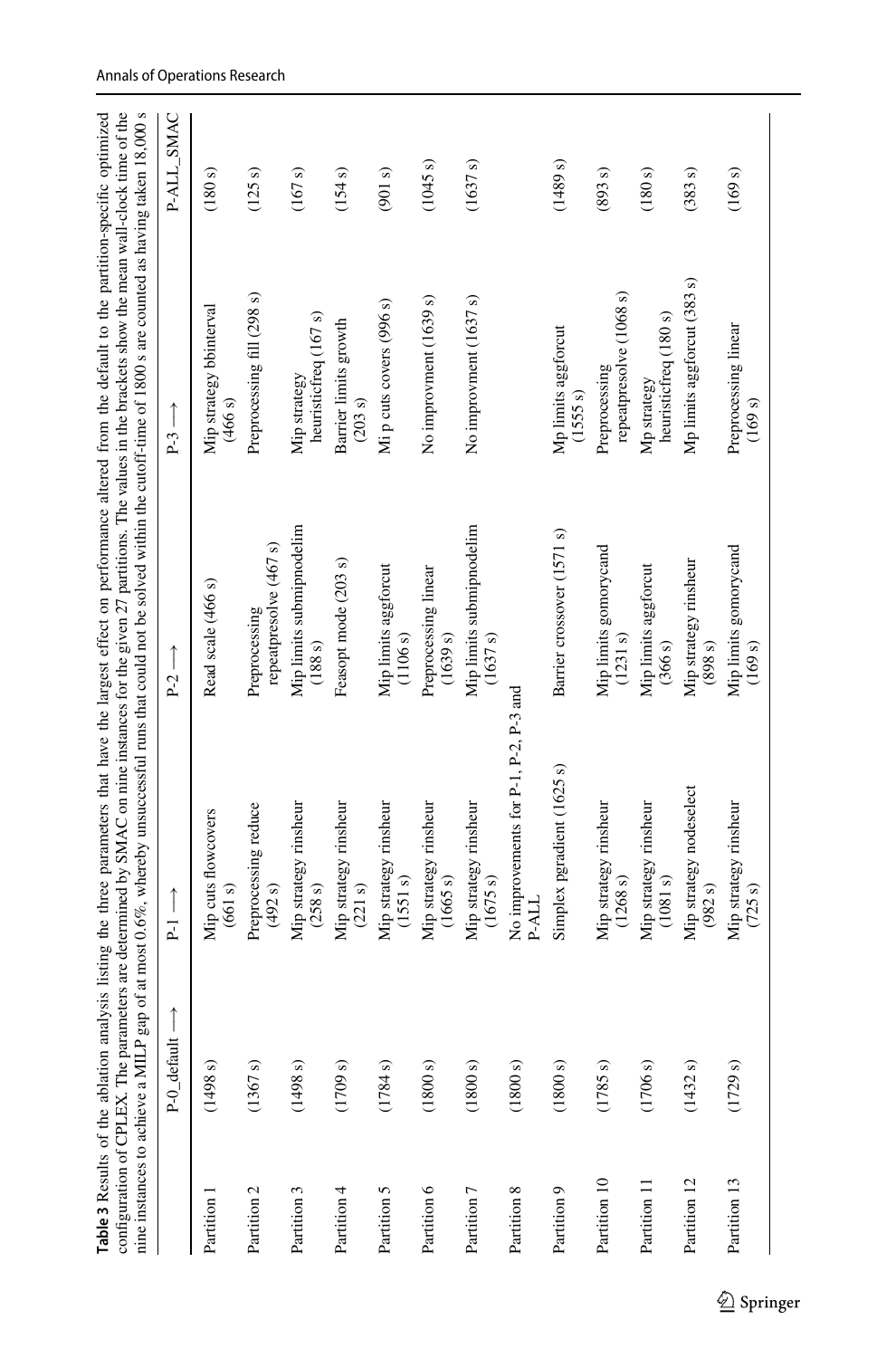| Table 3 continued |                  |                                         |                                         |                                        |            |
|-------------------|------------------|-----------------------------------------|-----------------------------------------|----------------------------------------|------------|
|                   | ᠰ<br>P-0_default | 1<br>$\overline{2}$                     | 1<br>$\overline{5}$                     | ↑<br>P-3                               | P-ALL_SMAC |
| Partition 14      | (1348 s)         | Preprocessing reduce<br>(171 s)         | Mip strategy nodeselect<br>(138 s)      | Mip strategy variableselect<br>(131 s) | (82 s)     |
| Partition 15      | $(1149 s)$       | Mip strategy nodeselect<br>(324 s)      | Mip strategy rinsheur<br>(164 s)        | Mip limits submipnodelim<br>(115 s)    | (66 s)     |
| Partition 16      | $(1363 s)$       | heuristicfreq (143 s)<br>Mip strategy   | Mip limits aggforcut (95 s)             | Mip cuts gubcovers (95 s)              | (63 s)     |
| Partition 17      | (1274 s)         | Mip strategy nodeselect<br>(262 s)      | Mip limits aggforcut<br>(117 s)         | perturbation (96 s)<br>Simplex limits  | (74 s)     |
| Partition 18      | (1466 s)         | Mip strategy rinsheur<br>(562 s)        | Mip strategy startalgorithm<br>(533 s)  | Network pricing (327 s)                | (327 s)    |
| Partition 19      | (1755 s)         | Mip strategy rinsheur<br>(784 s)        | repeatpresolve (266 s)<br>Preprocessing | Mip strategy nodeselect<br>(225 s)     | (149 s)    |
| Partition 20      | (1759 s)         | Mip strategy rinsheur<br>(1075 s)       | Mip strategy nodeselect<br>(797 s)      | Preprocessing reduce<br>(486 s)        | (486 s)    |
| Partition 21      | (1800 s)         | No improvements for P-1, P-2<br>and P-3 |                                         |                                        | (891 s)    |
| Partition 22      | (1796 s)         | Mip strategy rinsheur<br>(1294 s)       | Mip strategy nodeselect<br>(624 s)      | Preprocessing fill (589 s)             | (589 s)    |
| Partition 23      | (1762 s)         | Mip strategy rinsheur<br>(1043 s)       | Mip strategy nodeselect<br>(773 s)      | Mp limits aggforcut (472 s)            | (472 s)    |
| Partition 24      | $(1604 s)$       | Mip strategy rinsheur<br>(922 s)        | Preprocessing reduce<br>(729 s)         | Mip strategy nodeselect<br>(473 s)     | (473 s)    |
| Partition 25      | (1480 s)         | Emphasis numerical<br>(139 s)           | Mip cuts gomory (117 s)                 | Perturbation constant<br>(114 s)       | (75 s)     |
| Partition 26      | (1338 s)         | Mip strategy rinsheur<br>(361 s)        | Mip limits submipnodelim<br>(126 s)     | Mip strategy nodeselect<br>$(121 s)$   | (97 s)     |
| Partition 27      | (411 s)          | heuristicfreq (205 s)<br>Mip strategy   | Emphasis mip (204 s)                    | Read scale (203 s)                     | (22 s)     |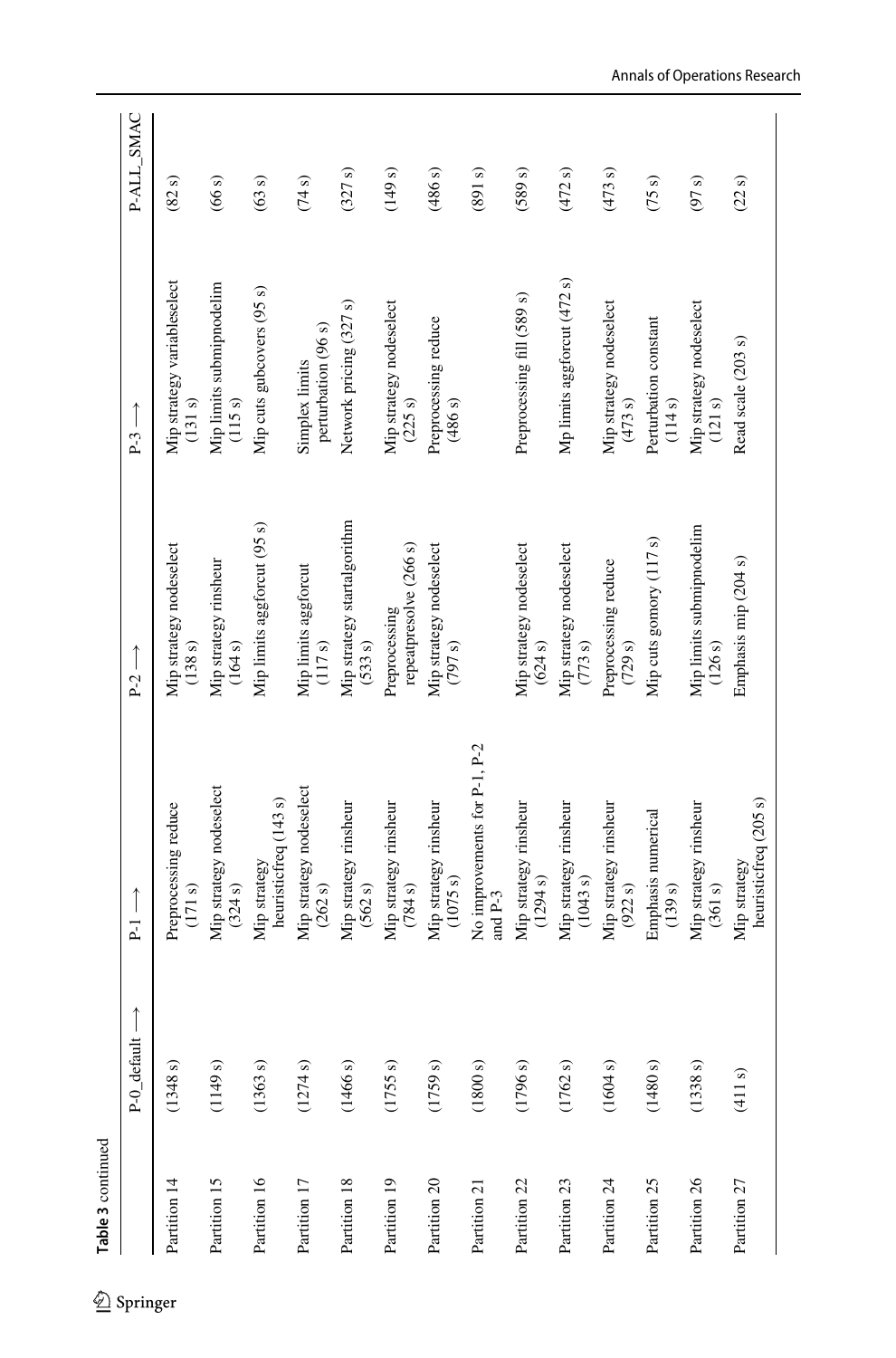## **References**

- <span id="page-20-0"></span>Altmann, M., Brenninkmeijer, A., Lanoix, J.-C., Ellison, D., Crisan, A., & Hugyecz, A., et al. (2010). Decentralized energy systems. Technical report European Parliament's Committee (ITRE). [http://www.europarl.europa.eu/document/activities/cont/201106/20110629ATT22897/](http://www.europarl.europa.eu/document/activities/cont/201106/20110629ATT22897/20110629ATT22897EN.pdf) 20110629ATT22897EN.pdf. Accessed 29 Sept 2016.
- <span id="page-20-2"></span>Andriosopoulos, K., Zopounidis, C., & Doumpos, M. (2016). Editorial to the special issue "OR in energy modeling and management". *[Computers & Operations Research, 66,](https://doi.org/10.1016/j.cor.2015.11.005)* 225–227. https://doi.org/10.1016/ j.cor.2015.11.005.
- <span id="page-20-16"></span>Ansótegui, C., Sellmann, M., & Tierney, K. (2009). A gender-based genetic algorithm for the automatic configuration of algorithms. In D. Hutchison, T. Kanade, J. Kittler, J. M. Kleinberg, F. Mattern, J. C. Mitchell, et al. (Eds.), *Principles and practice of constraint programming—CP 2009* (Vol. 5732, pp. 142–157)., Lecture Notes in Computer Science Berlin: Springer.
- <span id="page-20-12"></span>Atamtürk, A., & Savelsbergh, M. W. P. (2005). Integer-programming software systems. *Annals of Operations Research, 140,* 67–124. [https://doi.org/10.1007/s10479-005-3968-2.](https://doi.org/10.1007/s10479-005-3968-2)
- <span id="page-20-11"></span>Avdoulas, C., Bekiros, S., & Boubaker, S. (2018). Evolutionary-based return forecasting with nonlinear STAR models: Evidence from the Eurozone peripheral stock markets. *Annals of Operations Research, 262,* 307–333. [https://doi.org/10.1007/s10479-015-2078-z.](https://doi.org/10.1007/s10479-015-2078-z)
- <span id="page-20-7"></span>Ben-Ayed, O., Blair, C. E., Boyce, D. E., & LeBlanc, L. J. (1992). Construction of a real-world bilevel linear programming model of the highway network design problem. *Annals of Operations Research, 34,* 219–254. [https://doi.org/10.1007/bf02098181.](https://doi.org/10.1007/bf02098181)
- <span id="page-20-4"></span>Beraldi, P., Conforti, D., & Violi, A. (2008). A two-stage stochastic programming model for electric energy producers. *[Computers & Operations Research, 35,](https://doi.org/10.1016/j.cor.2007.03.008)* 3360–3370. https://doi.org/10.1016/j.cor.2007.03. 008.
- <span id="page-20-17"></span>Bergstra, J. S., Bardenet, R., Bengio, Y., & Kégl, B. (2011). Algorithms for hyper-parameter optimization. In J. Shawe-Taylor, R. S. Zemel, P. L. Bartlett, F. Pereira, & K. Q. Weinberger (Eds.), *Advances in neural information processing systems* (Vol. 24, pp. 2546–2554). Red Hook: Curran Associates Inc.
- <span id="page-20-3"></span>Dantzig, G. B. (1955). Linear programming under uncertainty. *Management Science, 1,* 197–206.
- <span id="page-20-18"></span>Fawcett, C., & Hoos, H. H. (2016). Analysing differences between algorithm configurations through ablation. *Journal of Heuristics, 22,* 431–458. [https://doi.org/10.1007/s10732-014-9275-9.](https://doi.org/10.1007/s10732-014-9275-9)
- <span id="page-20-6"></span>Fragnière, E., Gondzio, J., & Vial, J.-P. (2000). Building and solving large-scale stochastic programs on an [affordable distributed computing system.](https://doi.org/10.1023/a:1019245101545) *Annals of Operations Research, 99,* 167–187. https://doi.org/ 10.1023/a:1019245101545.
- <span id="page-20-13"></span>Hutter, F., Babic, D., Hoos, H. H., & Hu, A. J. (2007). Boosting verification by automatic tuning of decision procedures. In *Austin, TX, USA* (pp. 27–34). [https://doi.org/10.1109/famcad.2007.9.](https://doi.org/10.1109/famcad.2007.9)
- <span id="page-20-9"></span>Hutter, F., Hoos, H. H., & Leyton-Brown, K. (2010). Automated configuration of mixed integer programming solvers. In D. Hutchison, T. Kanade, J. Kittler, J. M. Kleinberg, F. Mattern, J. C. Mitchell, et al. (Eds.), *Integration of AI and OR techniques in constraint programming for combinatorial optimization problems* (Vol. 6140, pp. 186–202)., Lecture Notes in Computer Science Berlin: Springer.
- <span id="page-20-10"></span>Hutter, F., Hoos, H. H., & Leyton-Brown, K. (2011). Sequential model-based optimization for general algorithm configuration. In D. Hutchison, T. Kanade, J. Kittler, J. M. Kleinberg, F. Mattern, J. C. Mitchell, et al. (Eds.), *Learning and intelligent optimization* (Vol. 6683, pp. 507–523)., Lecture Notes in Computer Science Berlin: Springer.
- <span id="page-20-15"></span>Hutter, F., Hoos, H. H., Leyton-Brown, K., & Stützle, T. (2009). ParamILS: An automatic algorithm configuration framework. *[Journal of Artificial Intelligence Research, 36,](https://doi.org/10.1613/jair.2808)* 267–306. https://doi.org/10.1613/jair. 2808
- <span id="page-20-19"></span>IBM. (2016). ILOG CPLEX optimization studio: CPLEX user's manual, version 12 release 6. http://www.ibm. [com/support/knowledgecenter/en/SSSA5P\\_12.6.1/ilog.odms.studio.help/pdf/usrcplex.pdf. Accessed 3](http://www.ibm.com/support/knowledgecenter/en/SSSA5P_12.6.1/ilog.odms.studio.help/pdf/usrcplex.pdf) June 2016.
- <span id="page-20-14"></span>Jones, D. R., Schonlau, M., & Welch, W. J. (1998). Efficient global optimization of expensive black-box functions. *Journal of Global Optimization, 13,* 455–492. [https://doi.org/10.1023/a:1008306431147.](https://doi.org/10.1023/a:1008306431147)
- <span id="page-20-8"></span>Khalilpourazari, S., & Arshadi Khamseh, A. (2017). Bi-objective emergency blood supply chain network design in earthquake considering earthquake magnitude: A comprehensive study with real world application. *Annals of Operations Research, 52,* 168. [https://doi.org/10.1007/s10479-017-2588-y.](https://doi.org/10.1007/s10479-017-2588-y)
- <span id="page-20-1"></span>Kobayakawa, T., & Kandpal, T. C. (2016). Optimal resource integration in a decentralized renewable energy system: Assessment of the existing system and simulation for its expansion. *Energy for Sustainable Development, 34,* 20–29. [https://doi.org/10.1016/j.esd.2016.06.006.](https://doi.org/10.1016/j.esd.2016.06.006)
- <span id="page-20-5"></span>Kuznia, L., Zeng, B., Centeno, G., & Miao, Z. (2013). Stochastic optimization for power system configuration [with renewable energy in remote areas.](https://doi.org/10.1007/s10479-012-1110-9) *Annals of Operations Research, 210,* 411–432. https://doi.org/ 10.1007/s10479-012-1110-9.